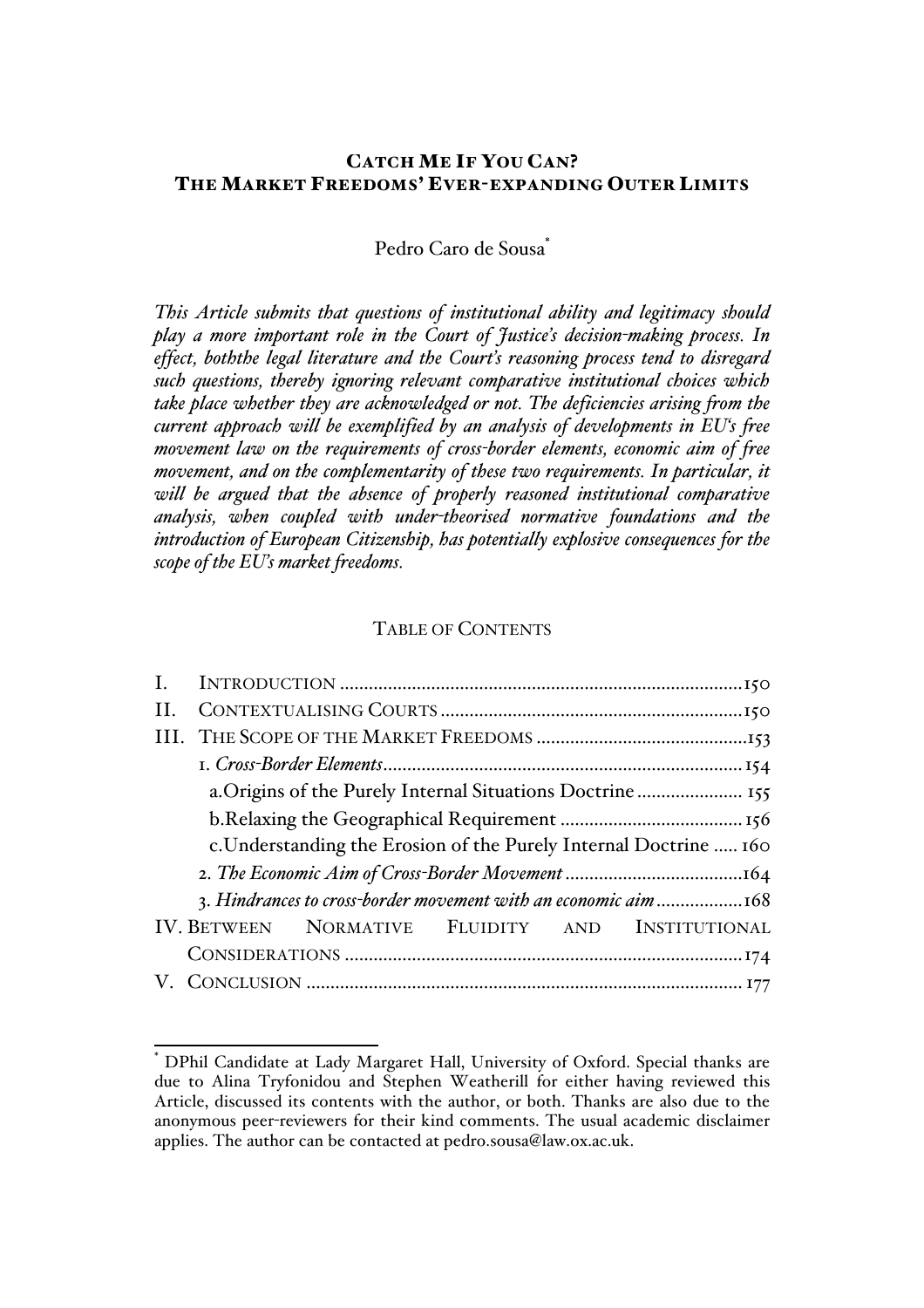# I. INTRODUCTION

Recent developments in the case-law of the Court of Justice of the European Union's (the "Court" or the "CJEU") seem to have extended the substantive scope of the market freedoms<sup>1</sup>; this has occurred through a diminution of the number of situations deemed to be purely internal, an extension of the scope of activities deemed to have an economic nature and the use of the market freedoms to deal with situations beyond their traditional "*telos"*. It will be submitted that this results partially from an absence of dully theorised normative underpinnings for the case-law, but also from an absence of consideration of the institutional implications of adopting particular decisions.

The main argument of this Article is not only that better theorisation by the Court of the normative underpinnings of the case-law is in order, but also that the Court and legal commentators should start taking into account institutional considerations alongside purely substantive ones. The insight underlying this is a very simple one: what a court should do is effectively limited by what it can do. In other words, evaluative and prescriptive assessments of courts and judges can only be fruitful if they are informed by a correct descriptive understanding of what they do, and what hidden comparative institutional choices are at play.<sup>2</sup> The recent expansion in the scope of the market freedoms will be used to demonstrate how the institutional context matters to the development of law by courts; and to evidence the issues arising from the Court ignoring institutional consequences of its decision-making, particularly when the relevant normative foundations of the case-law are under-theorised to begin with. It will be submitted that a proper consideration of the different substantive and institutional normative foundations of the caselaw, and of the ways in which they interact, leads to better descriptive frameworks and prescriptive approaches to the case-law.

### II. CONTEXTUALISING COURTS

Courts are institutional bodies operating within specific institutional frameworks that constrain and shape their actions. Institutions, for our purposes, include formal rules, such as constitutions, statutes, common

<sup>&</sup>lt;sup>1</sup> For the avoidance of doubt, these are the economic freedoms – free movement of goods, services, establishment, capital and workers.

<sup>2</sup> Arthur Dyevre, '*Making Sense of Judicial Lawmaking: A Theory of Theories of Adjudication*' (EUI 2008/09) <http://cadmus.eui.eu/dspace/bitstream/1814/8510/1/MWP\_2008\_09.pdf> accessed

<sup>10</sup>-4-2010, 46.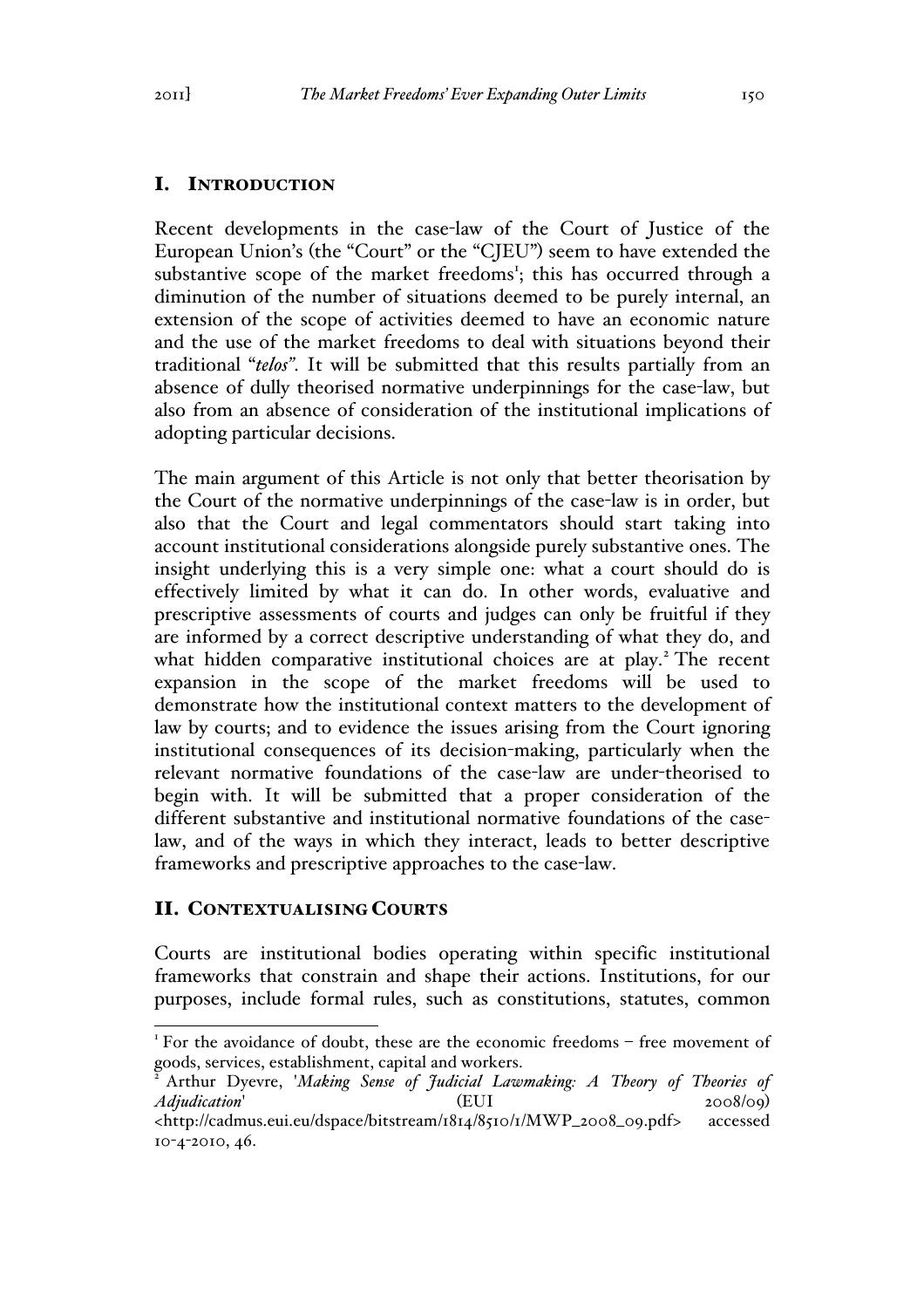law, regulations and even contracts; but they also include informal rules, which:

Arising to coordinate repeated human interaction, […] are (1) extensions, elaborations and modifications of formal rules, (2) socially sanctioned norms of behaviour, and (3) internally enforced standards of conduct.<sup>3</sup>

Institutional bodies – organizations - and institutional frameworks continuously interact and mutually constrain each other. In particular, all organizations have to operate under the existent institutional framework and thus have to navigate the options that such a framework provides. But they are also the major agents of institutional change: as organizations evolve and adapt, they alter institutional frameworks – the rules applying to them - as well. The path of institutional change is thus shaped by both the lock-in and path-dependency that comes from the symbiotic relationship between rules and organizations – with organizations being the result of an institutional framework which changes as a result of organizations adapting and trying to modify it - and the feedback process by which human beings perceive and react to the existent choice-set. In particular, incremental change comes from the perceptions of agents in political and economic organizations that they could do better by altering the existent institutional framework at the margin. On the other hand, this perception usually results from incomplete information processed through mental constructs, which leads to the institutional developments not being strictly those envisaged by those advancing them.

This is particular the case with legal systems, namely those which are precedent-based. In these systems:

past decisions become embedded in the structure of the law, which changes marginally as new cases arise involving new, or at least in terms of past cases unforeseen, issues; when decided these become, in turn, a part of the legal framework. The judicial decisions reflect the subjective processing of information in the context of the historical construction of the legal framework. (…) However we account for the judicial process, the institutional framework is continuously but incrementally modified by the purposive activities of organizations bringing cases before the courts.4

In other words, history matters: the selection of a prior path determines current behaviour. Particularly in systems which follow precedent, but also

 <sup>3</sup> Douglass C North, *Institutions, institutional change and economic performance* (Cambridge University Press, Cambridge 1990) 40.

<sup>4</sup> Ibid., 97.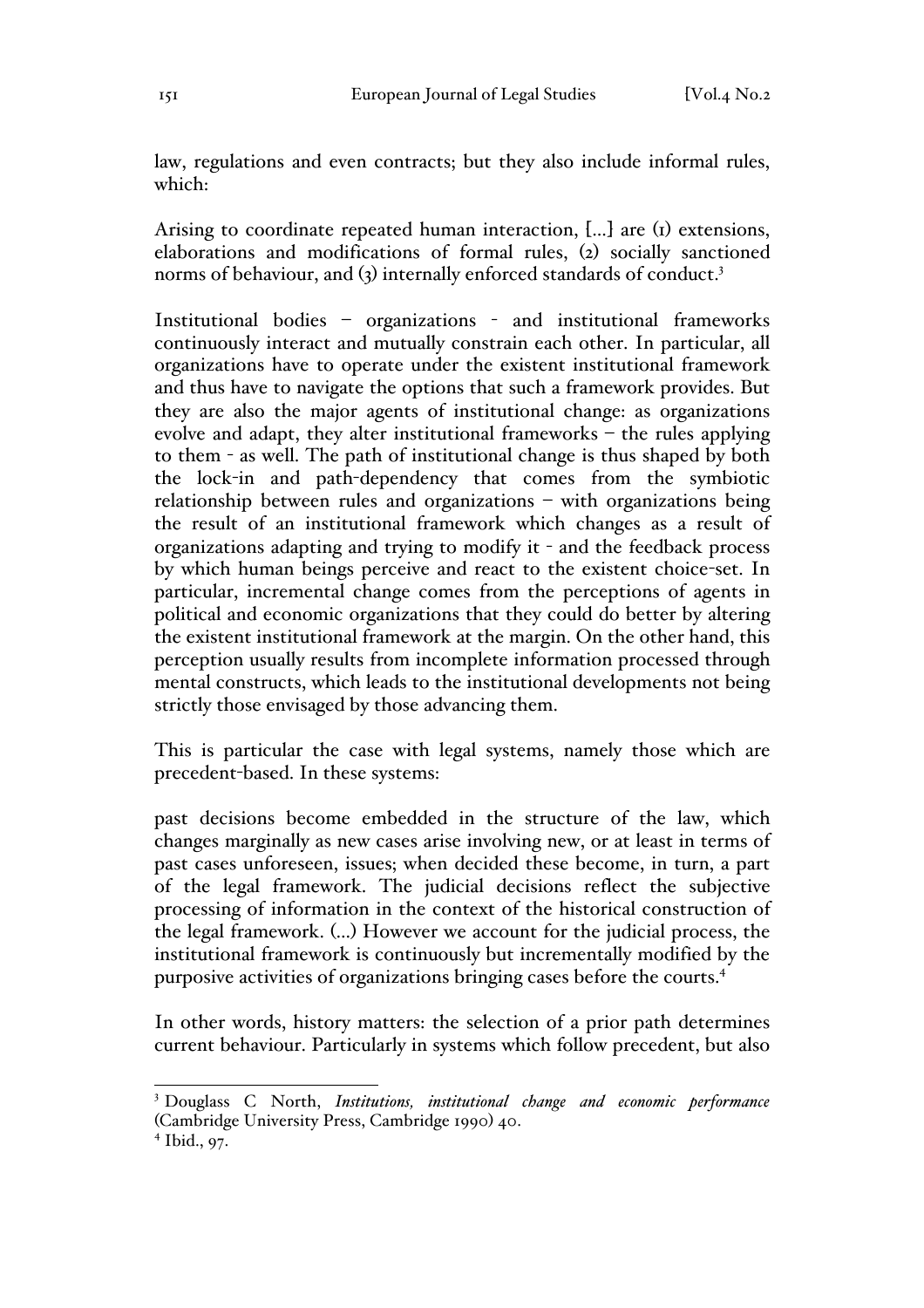in systems which are not formally bound by *stare decisis,* legal rules gradually build upon one another over time, with the consequence that an earlier decision influences the later decisions of courts. This is related to the insight that organizations can maximise their situation by altering the institutional framework at the margin.<sup>5</sup> Litigants argue within the bounds of existent precedent and law; potential beneficiaries of new precedent have the incentive to push the law further, creating path-dependencies for both courts and subsequent litigants.<sup>6</sup> Path dependence can be said to lead to three autonomous, if interconnected, phenomena<sup>7</sup>: the first is nonergodicity, meaning that small early events have a large impact on the eventual outcome of the case law. The second effect is lock-in, or inflexibility: once a court has taken a decision on a legal question, precedent and other informal rules lock in the legal rule. Nonetheless, it should also be pointed out that there are ways for judges to eschew precedent within the accepted scope of judicial reasoning, such as relying on different precedents, linguistic imprecisions and factual distinctions.<sup>8</sup> In this particular, considerations of scope and ability might be serious determinants in a court's decision to eschew past precedent.<sup>9</sup> The third consequence is indeterminacy of outcome: a decision choosing between different solutions which were possible at an initial stage is adopted on the basis of imperfect information as to its consequences and ends up affecting the subsequent development of the case-law.

The CJEU is simultaneously empowered and constrained by rules both formal – the Treaties, specific procedural rules – and informal – the parameters of correct judicial discourse – which lead to it being pathdependent. On top of this, the Court is also constrained by its own limitations as to what it can effectively do: this relates both to their

 $<sup>5</sup>$  North (n 3) 8.</sup>

<sup>6</sup> Oona A. Hathaway, 'Path Dependence in the Law: The Course and Pattern of Legal Change in a Common Law System' 86 Iowa L.Rev. 601, 627-630. On the role of litigants in shaping the development of the European economic freedoms, see Miguel Poiares Maduro, *We, the Court - The European Court of Justice and the European Economic Constitution - A Critical Reading of Article 30 of the EC Treaty* (Hart Publishing, Oxford 1998) 25ff.

<sup>&</sup>lt;sup>7</sup> I here follow Hathaway (n 6) 630-634.

<sup>8</sup> Clayton P. Gillette, 'Lock-In Effects in Law and Norms' (1998) 78 B.U.L.Rev. 813, particularly 824-5; Hathaway (n 6) 624-625.

<sup>&</sup>lt;sup>9</sup> This is even sometimes made clear by the Court itself. In para. 12 of Joined Cases C-267/91 and 268/91 *Keck and Mithouard* [1993] E.C.R. I-6097, it justified its changing of *Dassonville* by stating that: 'In view of the increasing tendency of traders to invoke Article 30 of the Treaty as a means of challenging any rules whose effect is to limit their commercial freedom even where such rules are not aimed at products from other Member States, the Court considers it necessary to re-examine and clarify its case-law on this matter'.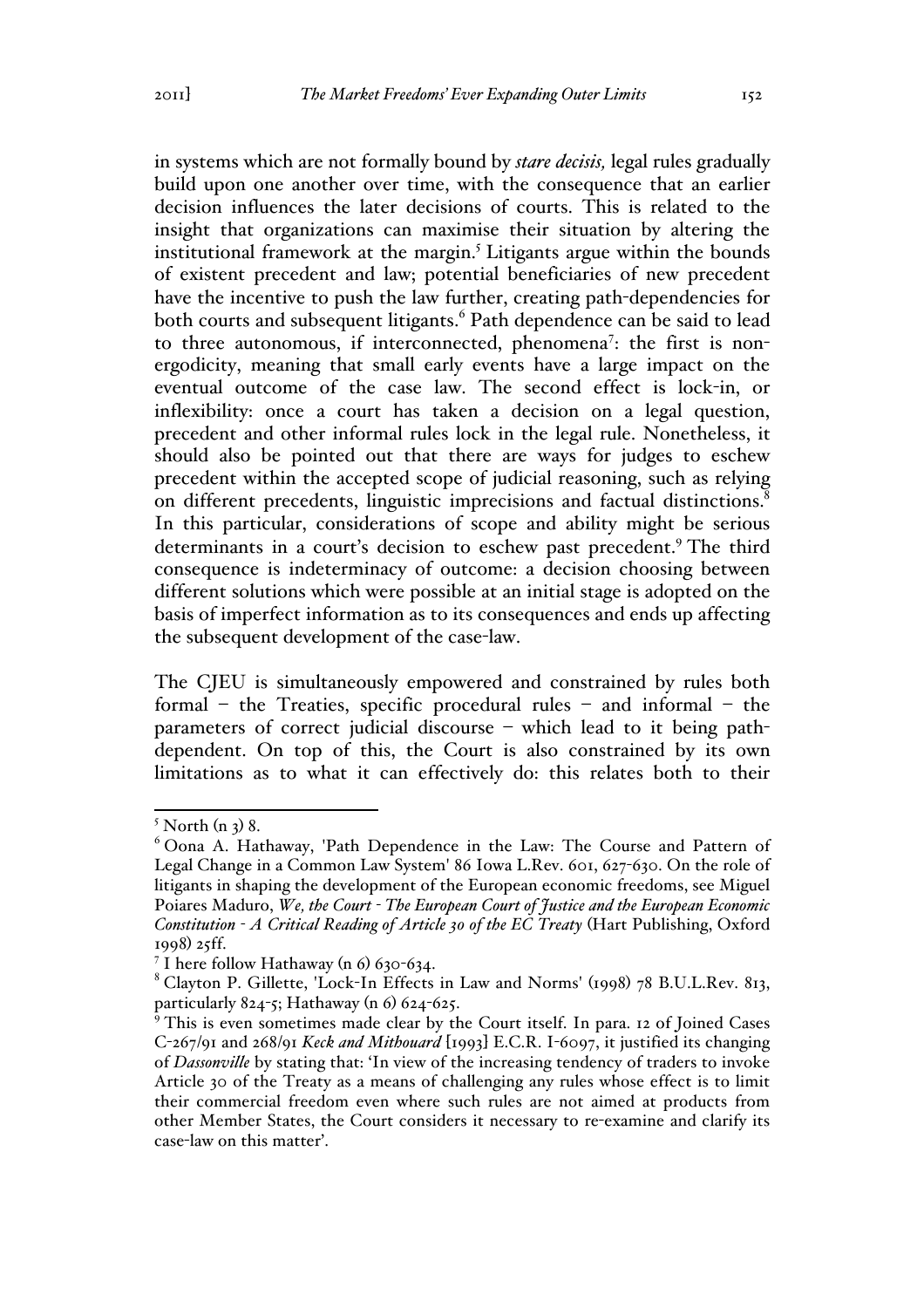physical resources and their ability to investigate, understand and make the substantive social decisions that may come to them. It is the interaction of these limitations with the determinants of litigation that determines the institutional ability of the CJEU.<sup>10</sup> For example, domestic courts are routinely prompted by savvy litigants to take account of and interpret free movement European law in otherwise mundane litigation. This occurs naturally, as these litigants attempt to use European law to their benefit. Considering the institutional ability of the adjudicative process is of the utmost importance when deciding those cases, because decisions about the scope of directly effective EU law provisions are comparative institutional assessments, in the sense that they allocate the competence to decide on the desirability of national legislation to national courts – and in last resort to the CJEU – instead of to national legislatures. What is more, the ease by means of which these litigants can refer to European law in situations where a potential gain might be obtained depends on the Court's own case-law.

Accordingly, the Court should not only be concerned with substantive questions, but also with the amount and complexity of litigation which reaches it, taking into account the limitations deriving from its physical capacity and its ability to correctly decide large amounts of cases; and these institutional constraints should in turn be compared with the other institutional options available. Avoiding these questions does not make them go away, but merely hides them, preventing the issues arising from them from being properly addressed and allowing them to effectively build up. This will now be demonstrated by reference to developments concerning the substantive scope of the market freedoms.

#### III. THE SCOPE OF THE MARKET FREEDOMS

The market freedoms are traditionally considered to have an identity of aim: to contribute to the completion and functioning of the internal market through the elimination of obstacles to economic free movement between Member-States and the creation of an area without internal frontiers in which the free movement of goods, persons, services and capital is ensured.<sup>11</sup> This is the primary normative underpinning of the Court's case-law, but it still leaves a number of questions to be addressed. When Art. 3 (3) Treaty of the European Union ("TEU") sets about the

<sup>&</sup>lt;sup>10</sup> Neil K. Komesar, *Law's limits: the rule of law and the supply and demand of rights* (Cambridge University Press, Cambridge 2001) 38; Mitchel Lasser, *Judicial transformations: the rights revolution in the courts of Europe* (Oxford University Press, Oxford 2009) 204-205.<br><sup>11</sup> See Art. 26 TFEU. See also Case 355/85 *Driancourt v Cognet* [1986] E.C.R. 3231, and

Case 98/86 *Mathot* [1987] E.C.R. 809.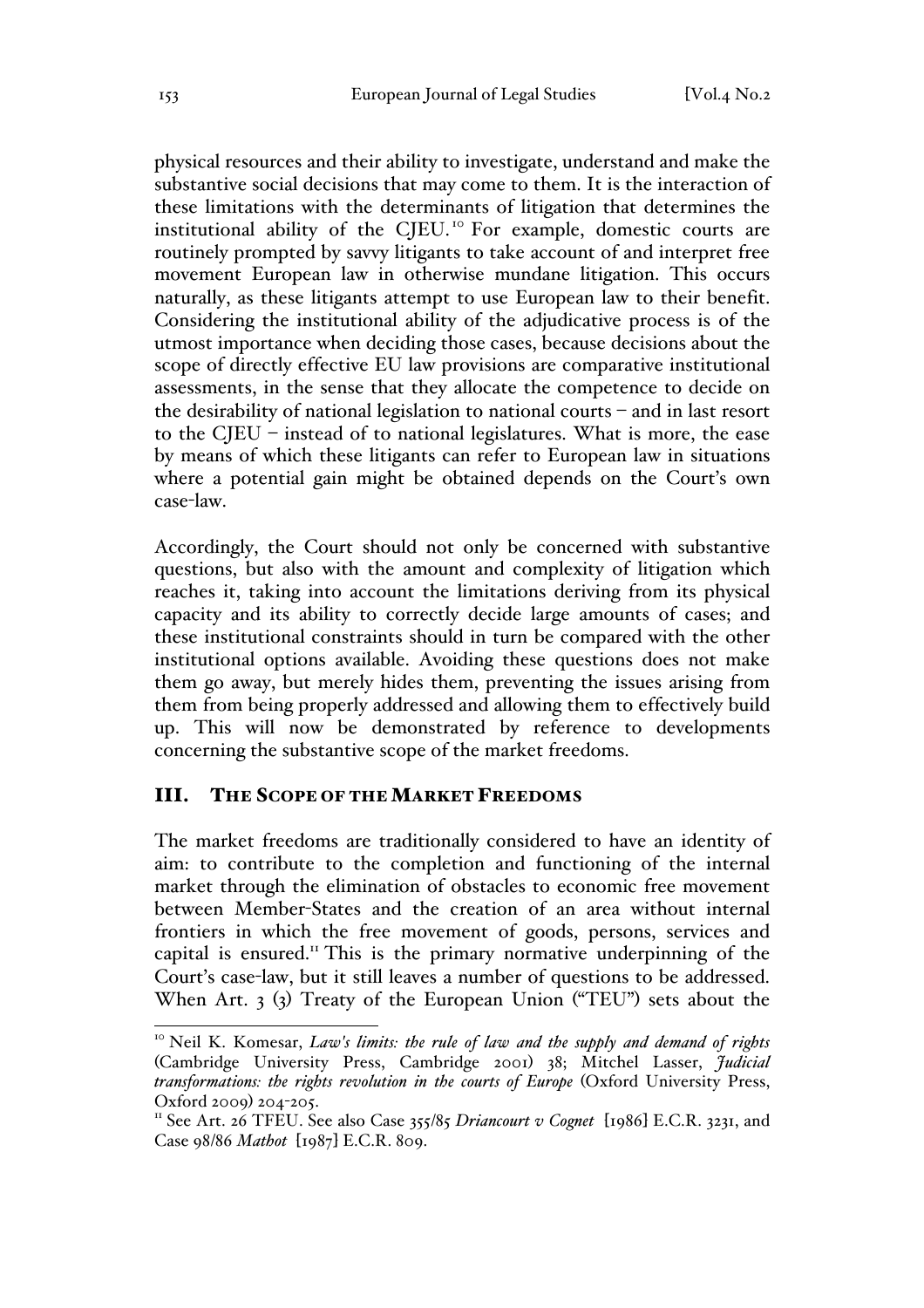creation of an internal market which is supposed to contribute, simultaneously, to balanced economic growth and price stability, a highly competitive social market economy, a high level of protection and improvement of the quality of the environment, social justice, *inter alia*, it should be clear that, apart from the different meanings which can be attributed to expressions such as a "competitive social market economy", the exclusive pursuit of a goal, such as economic growth, would to be to the detriment of other listed goals such as social justice or protection of the environment.<sup>12</sup> What is more, the different normative goals which fit into the internal market have evolved since the Union's inception in 1957; of particular importance in this respect is the introduction and development of European Citizenship, which impact on the normative understanding of the market freedoms is still unclear but has been reflected in concerns about reverse discrimination and fundamental rights' protection expressed in the legal literature and in Advocates General's Opinions.<sup>13</sup>

The following sections will show how tensions between these differing normative underpinnings have led to developments in the case-law concerning the scope of the market freedoms, and how institutional considerations are relevant to these and future developments. For these purposes, the Court's case-law will be analytically divided into specific requirements which must be fulfilled in turn for a situation to fall within the scope of the market freedoms:<sup>14</sup>

- the existence of a cross-border element;
- the economic aim of the exercise of the free movement right;
- the existence of a specific hindrance to the pursuit of cross-border movement with an economic aim.

#### 1. *Cross-Border Elements*

This section will begin by describing the origins of the "purely internal situations" doctrine, which started from a debate in the field of private international law on whether the better way to distinguish between internal and international situations was through a geographical or a

 $12$  K. Mortelmans, 'The common market, the internal market and the single market, what's in a market?' (1998) 35 CML Rev. 101, 118. This tension can be seen in the process and discussions started by the Commission's Communication to the European Parliament, the Council, the European Economic and Social Committee and the Committee of Regions, on "A Single Market for 21st Century Europe", COM(2007) 724.

<sup>13</sup> See in particular Advocate General Sharpston's Opinion in Case C-34/09 *Zambrano*  of 30 September 2010, still unpublished.

<sup>&</sup>lt;sup>14</sup> A similar structure can be found in Alina Tryfonidou, *Reverse Discrimination in EC Law* (Kluwer Law International, Alphen aan den Rijn 2009) 10.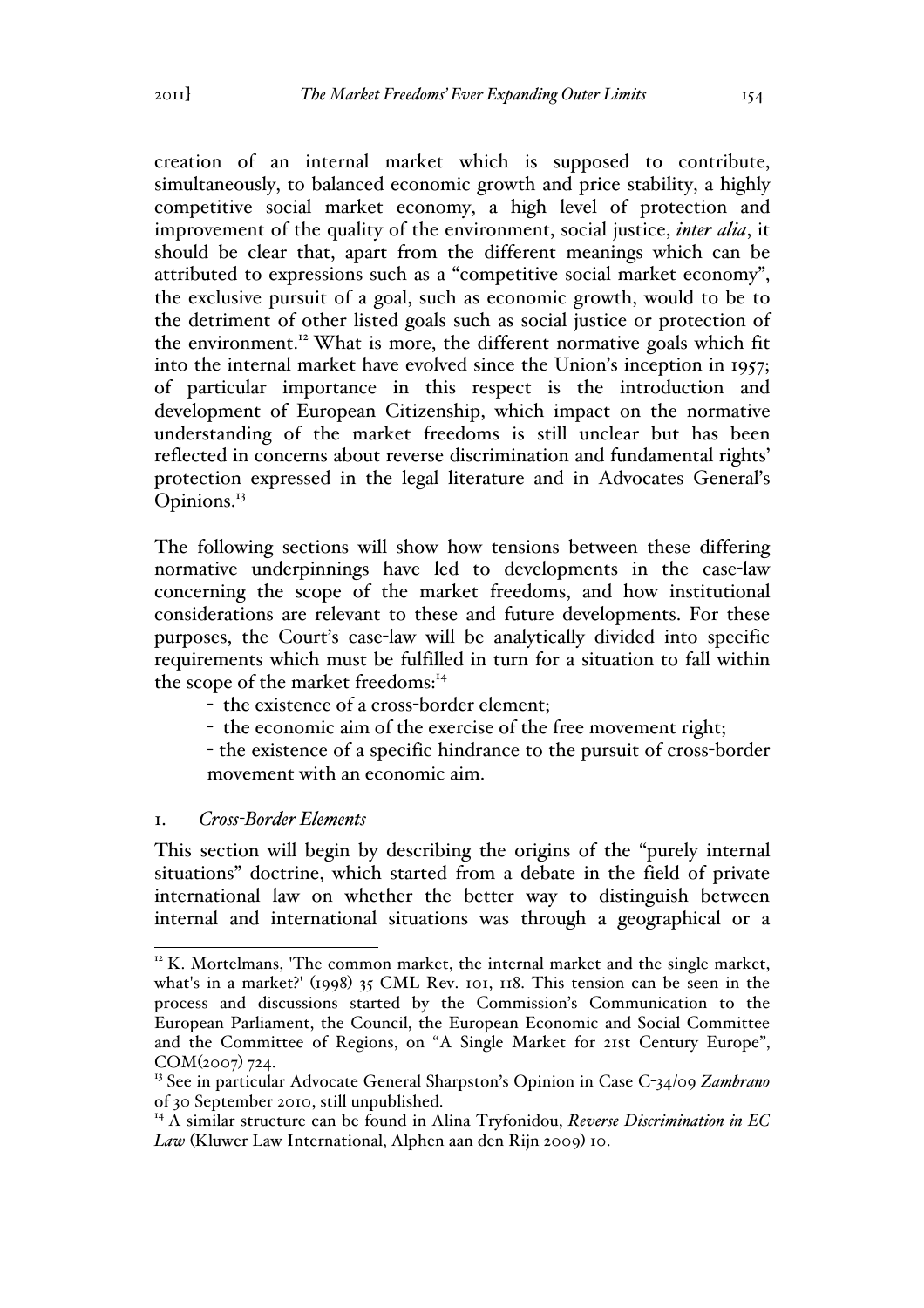juridical criterion. It will then be described how, having initially chosen the geographical criterion, the Court has recently relaxed its application and thereby eroded the application of this doctrine. Finally, an attempt will be made to understand this erosion.

#### a. Origins of the Purely Internal Situations Doctrine

From a purely normative perspective, it could be argued that obstacles to movement within Member-States could also be obstacles to the creation of an internal market. The Court could have legitimately decided that situations without a cross-border element fell within the scope of the market freedoms, depending on the conception of "internal market" adopted. Against this, the letter of the Treaty on the Functioning of the European Union ("TFEU"), with the exception of the provisions on free movement of workers, points towards only cross-border situations being subject to EU law<sup>15</sup>, and the pluralistic element of EU integration may be construed as leaving regulatory autonomy to the Member-States in situations not falling within the scope and purposes of EU law<sup>16</sup>, and as such requiring purely internal situations to fall outside the scope of the market freedoms.

These different options were reflected in *Saunders<sup>17</sup>* in the different solutions proposed by the Advocate General and the Court. Advocate General Warner held that: "*The true question is not whether the case has any connection with another Member State, but whether and, if so, to what extent Community law confers rights on a person.*" From this perspective, what would matter was not whether the factual situation was circumscribed to a single Member-State but whether the national measure infringed the substance of rights conferred by the free movement provisions. The Court, however, decided otherwise, holding that the free movement of workers did not have the goal of restricting the power of Member-States to lay down rules in purely internal situations. The different approaches identified above are reminiscent of two criteria used in private international law to distinguish between international and internal situations: a "geographical" criterion,

 <sup>15</sup> See, for goods, Art. 28, 30, 34 and 35 TFEU, which all include prohibitions *between Member-States* on custom duties on imports and exports and all charges having equivalent effect; on establishment and services, which prohibit restrictions on such freedoms on nationals *of a Member-State in the territory of another Member-State*, see Art. 49 and 56 TFEU; and on capital, Art. 63 TFEU prohibits all restrictions on its free movement *between Member-States* (and also third-countries). Naturally, at the time the relevant provisions were part of the Treaty establishing the European Economic Community (EEC Treaty). 16 Tryfonidou (n 14) 9.

<sup>&</sup>lt;sup>17</sup> Case 175/78 *Saunders* [1979] E.C.R. 1129, following a lead from Case 115/78 *Knoors*  $[1979]$  E.C.R. 399.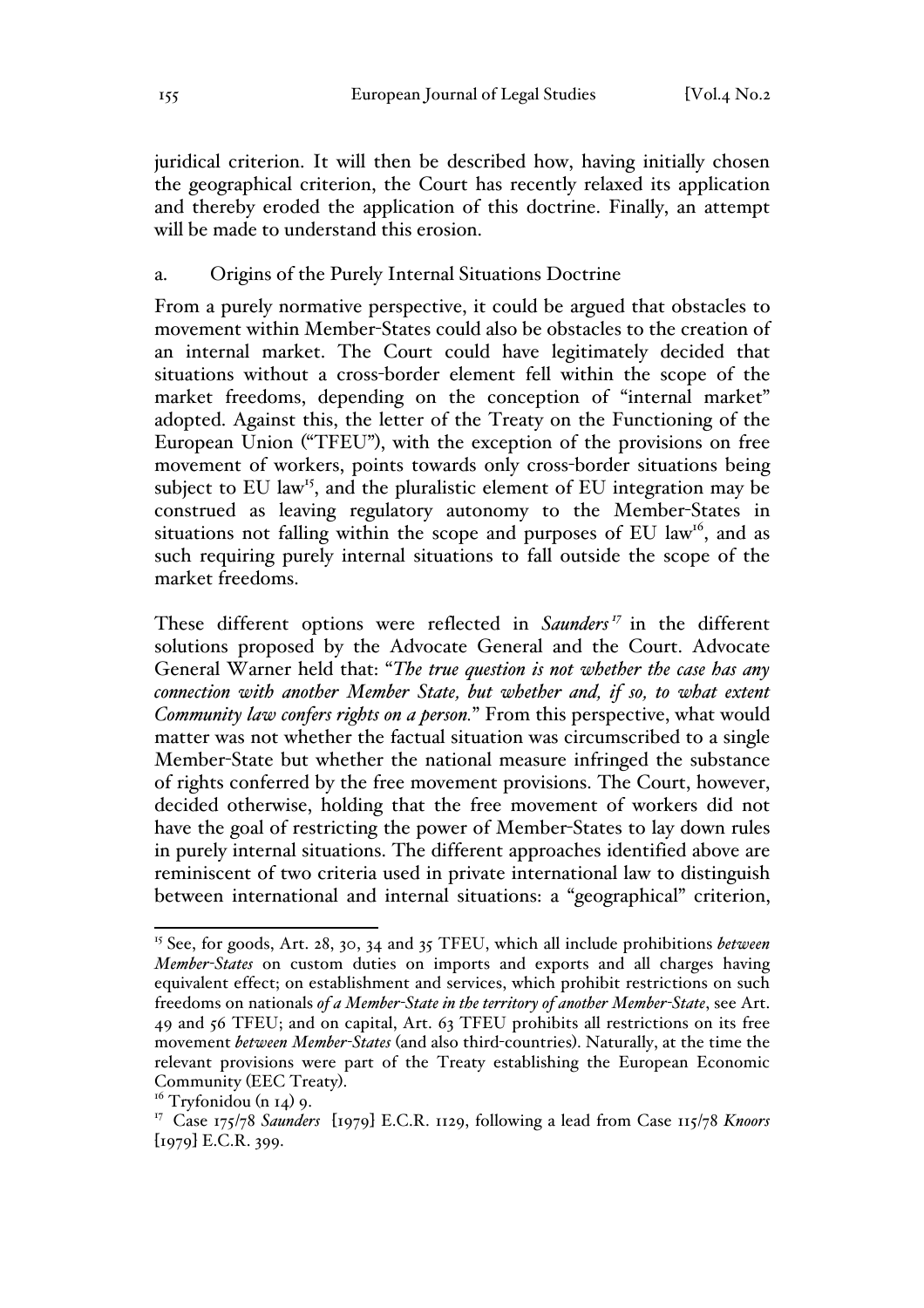focusing on where the facts of the case take place, and a "juridical" one, which looks into whether more than one legal system is connected to the case.<sup>18</sup> The procedural implications of this were neatly encapsulated by Advocate General Geelhoed:

[…] the Treaty provisions concerning free movement (of persons and goods) do not apply to activities all of the relevant aspects of which are confined to one Member-State. […] The main question is this: is it the facts in the main proceedings that determine whether the Court must answer the questions referred to it for a preliminary ruling, or is it the nature and substance of the national measure? If it is the facts in the main proceedings that are decisive, the Court clearly will not answer the question where the main proceedings have no cross-border elements. [...] If it is the substance of the national measure that is decisive, the Court should consider how far the national legislation may have an external effect. Only if there is no - potential - external effect should the Court refrain from answering the question referred to it.<sup>19</sup>

Following *Saunders*, the Court adopted a unitary approach to all the freedoms, favouring the geographical approach. The canonical formulations for this were that the free movement provisions do not apply to activities which have no factor linking them with any of the situations governed by EU law and/or that are confined in all aspects within a single Member-State.<sup>20</sup>

### b. Relaxing the Geographical Requirement

Some recent cases have arguably moved away from this unitary approach, particularly in what concerns the free movement of products (goods and

<sup>&</sup>lt;sup>18</sup> Hans Ulrich Jessurun d'Oliveira, 'Is Reverse Discrimination Still Permissible under the Single European Act?' in *Forty Years on: The Evolution of Postwar Private International Law in Europe* (Kluwer, Dewenter 1990) 73-74.

<sup>&</sup>lt;sup>19</sup> Opinion in Joined Cases C-515/99, C-519/99 to C-524/99 and C-526/99 to C-540/99

*Reisch* [2002] E.C.R. I-2157, para. 79-82. <sup>20</sup> d'Oliveira, 73-74, Tryfonidou, 30-31. See for goods *Mathot*, Case C-60/91 *Morais* [1992] E.C.R. I-2085; for establishment, Case C-198/89 *Tourist Guides Greece* [1991] E.C.R. I-00727, para. 9, Joined Cases C-64/96 and C-65/96 *Uecker and Jacquet* [1997] E.C.R. I-3171; for services, Case 20/87 *Gauchard* [1987] E.C.R. 4879, Joined Cases C-54/88, C-91/88 and C-14/89 *Nino* [1990] E.C.R. I-3537, Case C-152/94 *Buynder* [1995] E.C.R. I-3981; for capital, Case C-513/03 *van Hilten-van der Heijden* [2006] E.C.R. I-10653.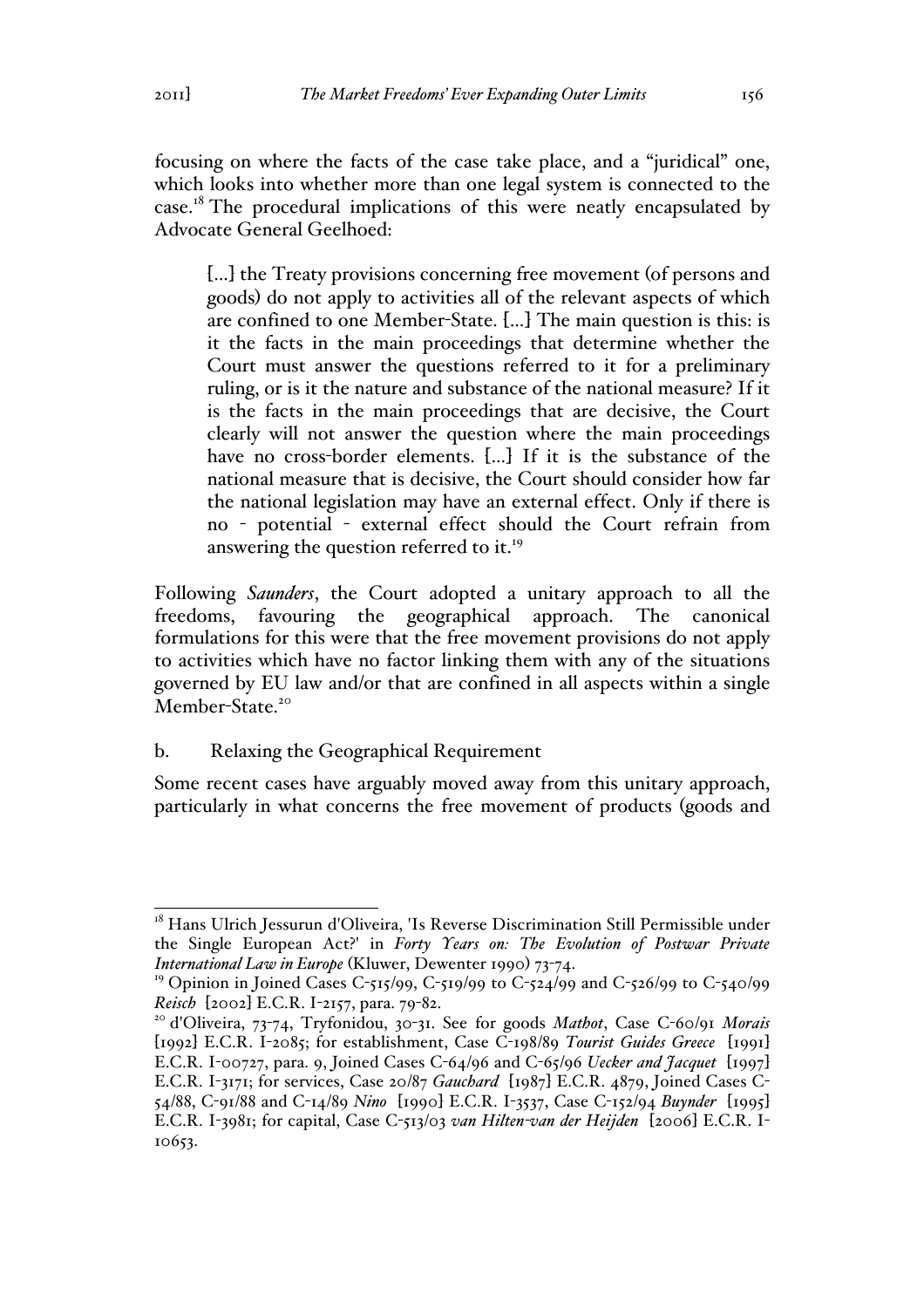services). In *Lancry*<sup>21</sup> the Court held that the prohibition of custom duties set forth in Article 28 TFEU (ex-Art 23 of the Treaty establishing the European Community ("TEC")) does not apply only to duties imposed on goods that have moved from one State to another, but also to customs duties imposed on goods crossing the internal frontiers of a Member-State, at least inasmuch as they could also apply to imported goods – which distinction from national goods, in light of the prohibition of border controls and the conclusion of the internal market, was seen to be practically impossible.<sup>22</sup> This was further developed in *Jersey Produce*<sup>23</sup>, where the Court held that even though an internal customs duty applied only to the export of potatoes from Jersey to the United Kingdom:

that does not rule out the possibility that such potatoes, once within the United Kingdom, might then be re-exported to other Member-States, with the result that the contribution in question may be levied on goods which, after having passed through the United Kingdom in transit, are in fact exported to other Member-States.<sup>24</sup>

Hence, the principle appears to be that whenever it is impossible to identify whether potential imports or exports are to be affected by a custom duty, such a duty will infringe Union law, even where it applies to products which are in a purely internal situation.<sup>25</sup> This approach appears to have been transposed into Art. 34 TFEU (ex-Art 28 TEC) by *Pistre.<sup>26</sup>* The facts of the case concerned an appeal brought by French nationals for selling goods produced in France under the description "montagne". The use of this description was allowed only in relation to products prepared in French territory after the producer had obtained an authorisation from the French authorities. In the case at hand, all the relevant legislation was complied with, but no authorisation had been obtained. Choosing not to look into the specific facts of the case, the Court held that:

Article 30 cannot be considered inapplicable simply because all the facts of the specific case before the national court are confined to a single

<sup>&</sup>lt;sup>21</sup> Joined Cases C-363/93, C-407/93, C-408/93, C-409/93, C-410/93 and C-411/93 *Lancry* [1994] E.C.R. I-3957. Confirmed in Case C-72/03 *Carbonati Apuani* [2004]

<sup>&</sup>lt;sup>22</sup> Peter Oliver and Wulf-Henning Roth, 'The Internal Market and the Four Freedoms' (2004) 41 CMLR 407, 431, Cyril Ritter, 'Purely Internal Situations, Reverse Discrimination, Guimont, Dzodzi and Article 234' (2006) 31 E.L.Rev. 690, 706.

<sup>23</sup> Case C-293/02 *Jersey Produce* [2005] E.C.R. I-9543

 $24$  Ibid., para. 65.

<sup>&</sup>lt;sup>25</sup> Tryfonidou (n 14) 75.

<sup>26</sup> Joined Cases C-321/94 to C-324/94 *Pistre* [1997] E.C.R I-2343.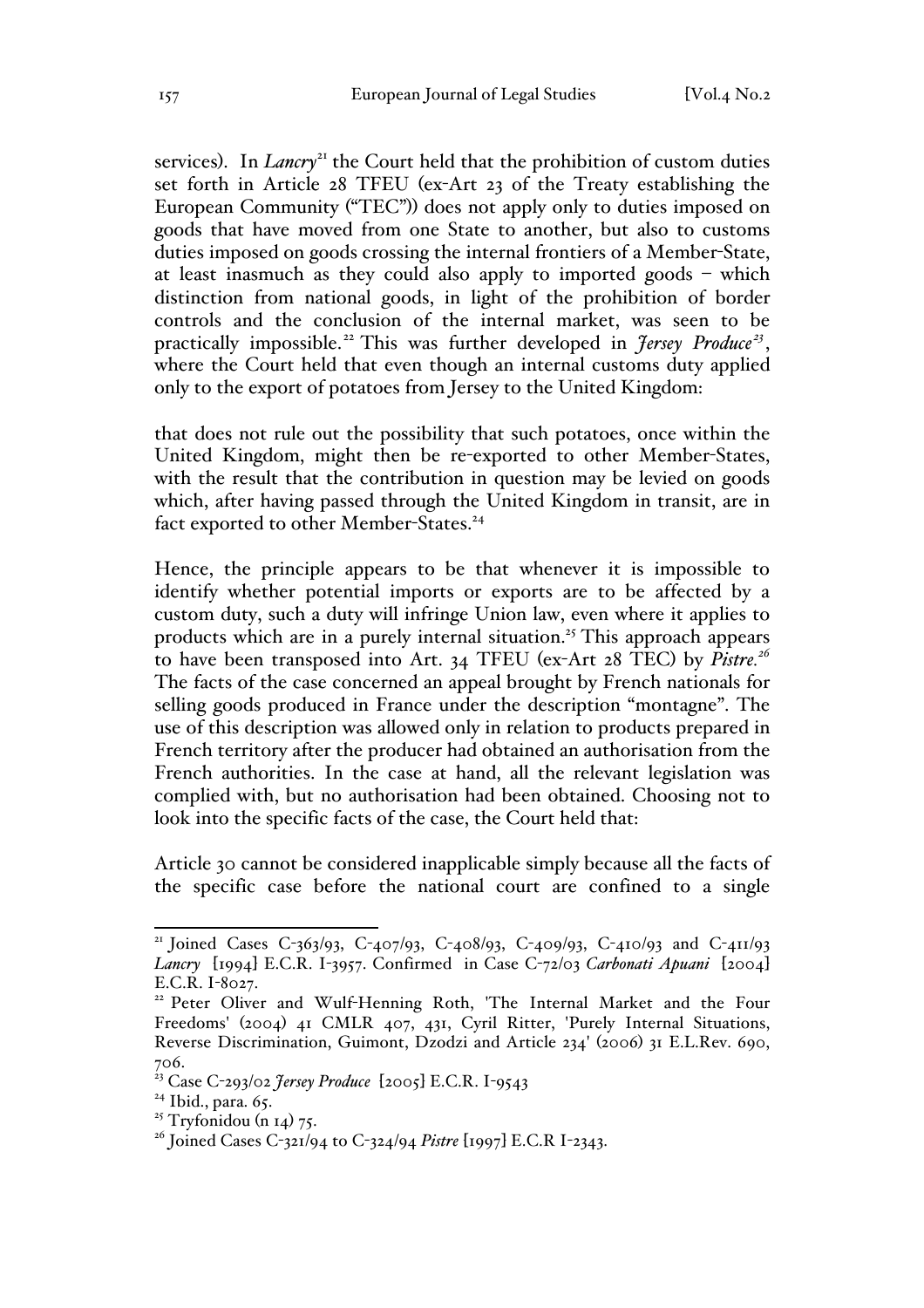Member-State. In such a situation, the application of the national measure may *also have effects on the free movement of goods between Member-States*, in particular when the measure in question facilitates the marketing of goods of domestic origin to the detriment of imported goods. In such circumstances, the application of the measure, even if restricted to domestic producers, in itself creates and maintains a difference of treatment between those two categories of goods, hindering, at least potentially, intra-Community trade.27 [*emphasis added*]

In itself, this statement could be read as applying the juridical approach, looking not into the facts of the case but into the substance of the national measure and its potential external effects.<sup>28</sup> On the other hand, the Court went on to note that since it was *"accepted that the domestic legislation in question could be applied to products imported from other Member-States, it follows, first, that it constitutes an obstacle to intra-Community trade*", which seems to imply that the free movement of goods merely protects imported goods and that the geographic criterion still stood.

This was clarified in *Guimont<sup>29</sup>*, where the Court distinguished *Pistre* as applying the juridical approach only to discriminatory rules, and stated that on what concerns indistinctly applicable rules: "*it is clear from the Court's case-law that such a rule falls under Article 30 of the Treaty only in so far as it applies to situations that are linked to the importation of goods in intra-Community trade*". However, the Court went on to state that a preliminary reference request from a national court will only be refused if it is quite obvious that the interpretation of Union law sought bears no relation to the actual nature of the case or to the subject-matter of the main action, and since it was possible that a reply might be useful if national law were to require that the rights which a foreign producer would derive from Community law must also be enjoyed by national producers – thereby preventing reverse discrimination - , the Court would still look at the rule.30 Similarly, in *PreussenElecktra* the Court essentially dismissed out-ofhand any argument that a situation had no cross-border element by stating that it was for the referring court to determine whether the question was relevant and stating that "*it is not obvious that the interpretation sought bears no*  relation to the actual facts of the main action or its purpose."<sup>31</sup> This so-called *Guimont* case-law has been progressively adopted under capital<sup>32</sup>, services,<sup>33</sup>

 $27$  Ibid., paras 44-45.

<sup>&</sup>lt;sup>28</sup> See, in this sense, Tryfonidou (n 14) 71.

<sup>29</sup> Case C-448/98 *Guimont* [2000] E.C.R. I-10663.

 $30$  Ibid., paras 20-23.

<sup>31</sup> Case C-379/98 *PreussenElektra* [2001] E.C.R. I-2099, para. 52.

<sup>32</sup> *Reisch* (n 19).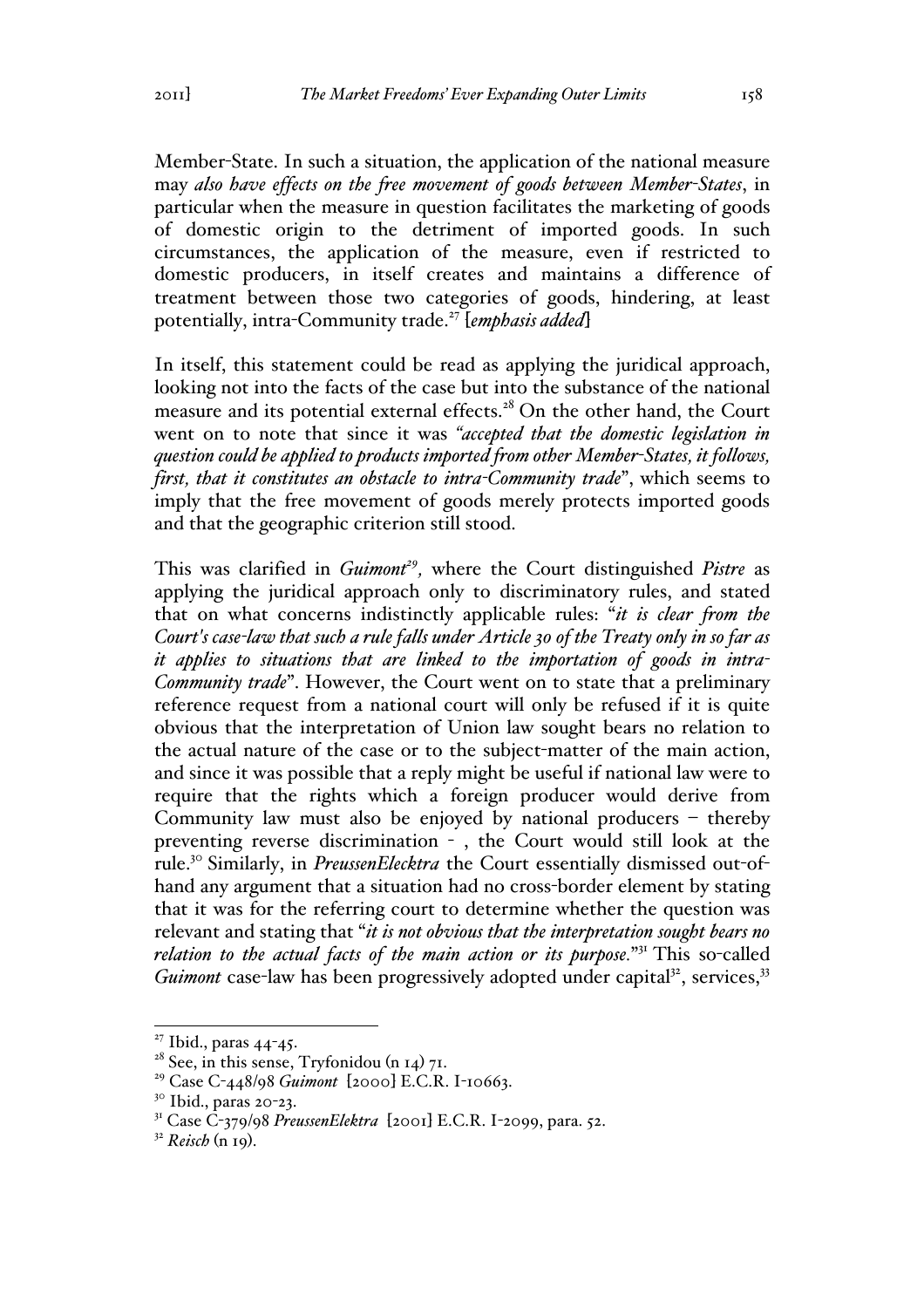establishment<sup>34</sup>, and it appears that it might also be applicable for workers<sup>35</sup>. Thus, the Court seems to be moving away from its traditional geographical requirements of cross-border elements, and to be now willing to review measures applying to purely internal situations as long as the national referring courts consider the question to be relevant.

A parallel development away from the canonical understanding of the purely internal situations doctrine is also taking place through the extension of the geographical criterion itself, particularly in the field of free movement of persons. It is settled law that a situation will have a link with free movement law if it involves a potential, but not a merely hypothetical, exercise of a market freedom. <sup>36</sup> The distinction between what is a hypothetical or potential exercise of a market freedom is not exactly clear, however, and the Court has taken advantage of this to expand the scope of the free movement of persons by increasing the number of situations deemed to have potential links with EU law.37 Even as the Court has reiterated that the free provision of services does not apply to purely hypothetical situations, the Court recently set forth that there is no need to prove the existence of a previously determined recipient as long as the recipient is determinable<sup>38</sup>: the existence of either virtual or merely possible future recipients suffices.<sup>39</sup> In effect, the caselaw no longer insists on a specific exercise of inter-State movement, as long as a potential effect on the intra-State provision of services can be found.<sup>40</sup> Like in *Pistre*, even though all the facts of the case may be located within a Member-State, a situation might still fall within the scope of the market

34 Case C-250/03 *Mauri* [2005] E.C.R. I-1267.

 <sup>33</sup> Case C-6/01 *Anomar* [2003] E.C.R. I-8261. See Stefan Enchelmaier, 'Always at your service (within limits)' (2011) 36 E.L.Rev. 615, 617.

<sup>35</sup> See Advocate General Léger's Opinion in Case C-152/03 *Ritter-Coulais* [2006] E.C.R. I-1711, footnote 47.

<sup>&</sup>lt;sup>36</sup> See for the free movement of workers Case 180/83 *Moser* [1984] E.C.R. 2539, para. 18; Case C-41/90 *Höfner and Elser* [1991] E.C.R. I-1979, para. 39. On the application of this principle to all free movement of persons provisions, see Case C-299/95 *Kremzow* [1997] E.C.R. I-2629.

<sup>&</sup>lt;sup>37</sup> Niamh Nic Shuibhne, 'Free Movement of persons and the wholly internal rule: time to move on?' (2002) 39 CML Rev. 731, 736.

<sup>&</sup>lt;sup>38</sup> Vassilis Hatzopoulos, 'Recent Developments of the Case Law of the ECJ in the Field of Services' (2000) 37 CML Rev. 43, 58. See Case C-384/93 *Alpine Investments* [1995] E.C.R. I-1141, Joined Cases C-51/96 and C-191/97 *Deliège* [2000] E.C.R. I-2549, Case C-405/98 *Gourmet International* E.C.R. I-1795, Case C-355/00 *Freskot* [2003] E.C.R. I-5263.

<sup>39</sup>*Alpine*, Case C-36/02 *Omega* [2004] E.C.R. I-9609, Case C-215/03 *Oulane* [2005] E.C.R. I-01215. See Vassilis Hatzopoulos and Thien Uyen Do, 'The Case Law of the ECJ concerning the Free Provision of Services: 2000-2005' (2006) 43 CML Rev. 923, 926.

 $40$  Tryfonidou (n 14) 85; Enchelmaier (n 33) 618.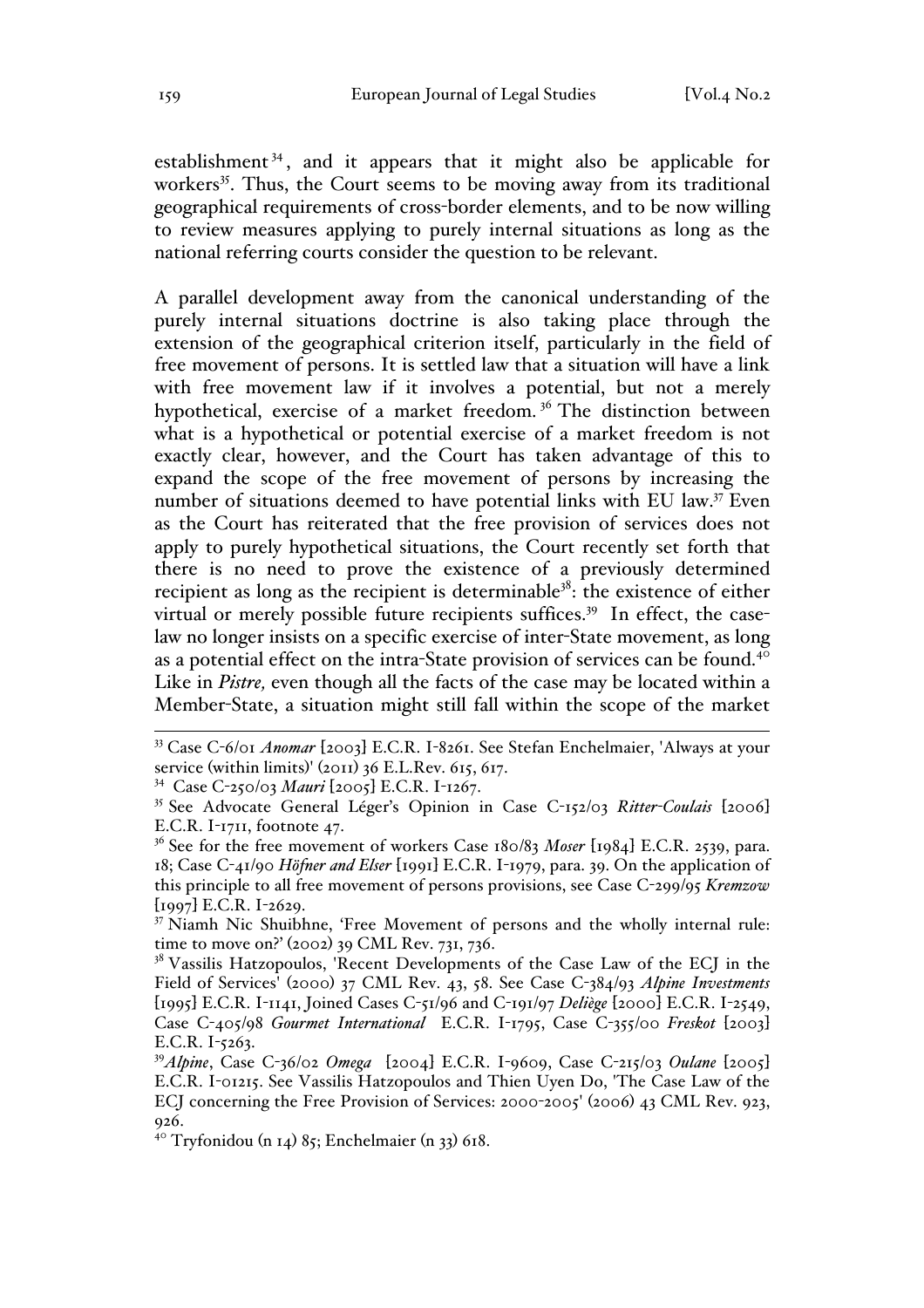### freedoms.<sup>41</sup>

### c. Understanding the Erosion of the Purely Internal Doctrine

Taken together, all these developments point towards the Court extending the kind and type of cases it is willing to review. The distinction between juridical and geographical approaches, which heuristic value had always hinged on the Court tacitly endorsing it, lost much of its explanatory power in this scenario. A question about the *degree* of (geographical) crossborder elements required may, through the manipulation of whether a situation is potentially or hypothetically concerned with cross-border movement, become a question on whether a situation has a sufficient connection with the free movement provision; and similarly, a question about whether the situation falls within the scope of a freedom can easily be framed in geographical terms. At the same time, the *Guimont* doctrine allows the Court to review national measures even when it accepts that a situation is purely internal.

What justifies this erosion of the purely internal doctrine? It should be noted that, for all the references to geographical and juridical criteria in the literature, the Court never did provide a coherent normative theory for this doctrine to begin with. The original concern seemed to be with the maintenance of an area of Member-State autonomy, but this might have been overrun by new normative concerns: prior to the developments described above, legal commentators started to submit arguments against reverse discrimination<sup>42</sup> on the basis of the adoption and development of European Citizenship, and the protection of fundamental rights.<sup>43</sup> A similar argument can be seen in the Court's justification of its *Guimont*  case-law, which is that a decision may still be useful if:

national law were to require, in proceedings such as those in this case, that a national producer must be allowed to enjoy the same rights as those which a producer of another Member-State would derive from Community law in the same situation.<sup>44</sup>

Nonetheless, the Court never properly discussed how to balance the relevant normative concerns at stake. Academic contributions to the

 <sup>41</sup> Compare Case C-108/98 *RI.SAN.* [1999] E.C.R. I-5219 and Case C-410/04 *ANAV*  $[2006]$  E.C.R. I-3303.

<sup>&</sup>lt;sup>42</sup> These are situations where those not encompassed by the free movement provisions – namely those involved in purely internal situations - are left worse-off than those who do fall within their scope.

<sup>43</sup> Nic Shuibhne, 731, Alina Tryfonidou, 'Reverse Discrimination in Purely Internal Situations: An Incongruity in a Citizen's Europe' (2008) 35 LIEI 43.

<sup>44</sup> *Guimont* (n 29) para. 23.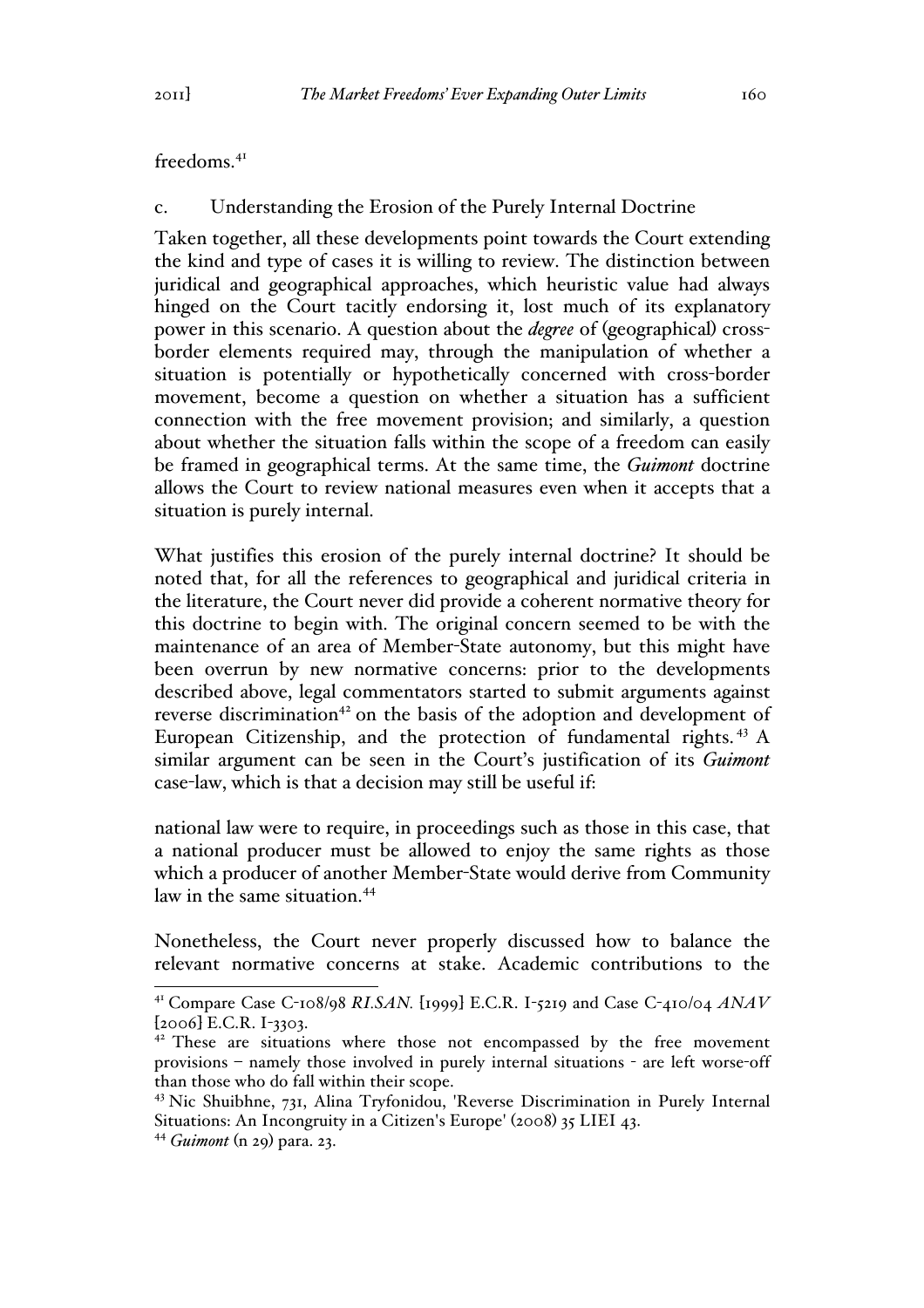subject made their own normative contributions, but tend to not consider the institutional realities of judicial decision-making by the CJEU, focusing instead on the undesirable and unjust results of reverse discrimination. But taking into account these institutional considerations allows us to bring to the forefront an important distinction: the purely internal doctrine comports both procedural and substantial implications.

From a procedural standpoint, the purely internal rule is a gatekeeper to the preliminary reference mechanism: if the case under consideration by the national court concerned a purely internal situation, the Court would not pursue any assessment of the relevant measures. Nonetheless, this refusal on the part of the Court to pursue assessments under the preliminary reference mechanism had no implication on the substantive status of a measure under EU law: in effect, that measure could still be subject to review under, say, an infringement procedure brought by the Commission against a Member-State or by a litigant whose situation had a cross-border element. From a substantive perspective, the implications of this doctrine are that the free movement rules have no effect on situations the facts and effects of which are confined within a single Member-State, even if such a measure would fall within their scope on what concerns situations with a cross-border element.<sup>45</sup> What this means, in turn, is that the same national measure is sometimes legal, sometimes illegal, depending on the underlying factual situation in which it is applied. The Member-State is merely required not to apply the relevant measure in cross-border situations, while it is allowed to apply it in purely internal situations.<sup>46</sup>

This distinction is important to understand the developments in the caselaw. Under the *Guimont* case-law the Court does not seem to control whether national law prevents reverse discrimination or not before assessing national measures; it doesn't even require the national court to actually show that its national law prohibits reverse discrimination. Hence the risk of delivering purely theoretical rulings is real.<sup>47</sup> The implications and reasoning of the *Guimont* case-law are, from a procedural perspective,

 <sup>45</sup> See on goods, Joined Cases 314/81 to 316/81 and 83/82 *Waterkeyn* [1982] E.C.R. 4337; Case 286/81 *Oosthoek's* [1982] E.C.R. 4575; on services, see Case 52/79 *Debauve* [1980] E.C.R. 833, *Höfner and Elser* (n 36); on workers, see Case C-332/90 *Steen* [1992] E.C.R. I-341, Case C-379/92 *Peralta* [1994] E.C.R. I-3453, Case C-212/06 *Government of Communauté française and Gouvernement wallon* [2008] E.C.R. I-1683; on establishment, see *Nino* (n 20). There is still no case-law on capital that I'm aware of.<br><sup>46</sup> This is particularly clear in Case 407/85 *Drei Glocken* [1988] E.C.R. 4233. See also

Ritter (n 22) 691. It should be noted that it is this substantial effect which leads to reverse discrimination.

<sup>47</sup> See Advocate General Tizzano's Opinion in *Anomar* (n 33) para. 23. Critical of this, Ritter (n 22) 700.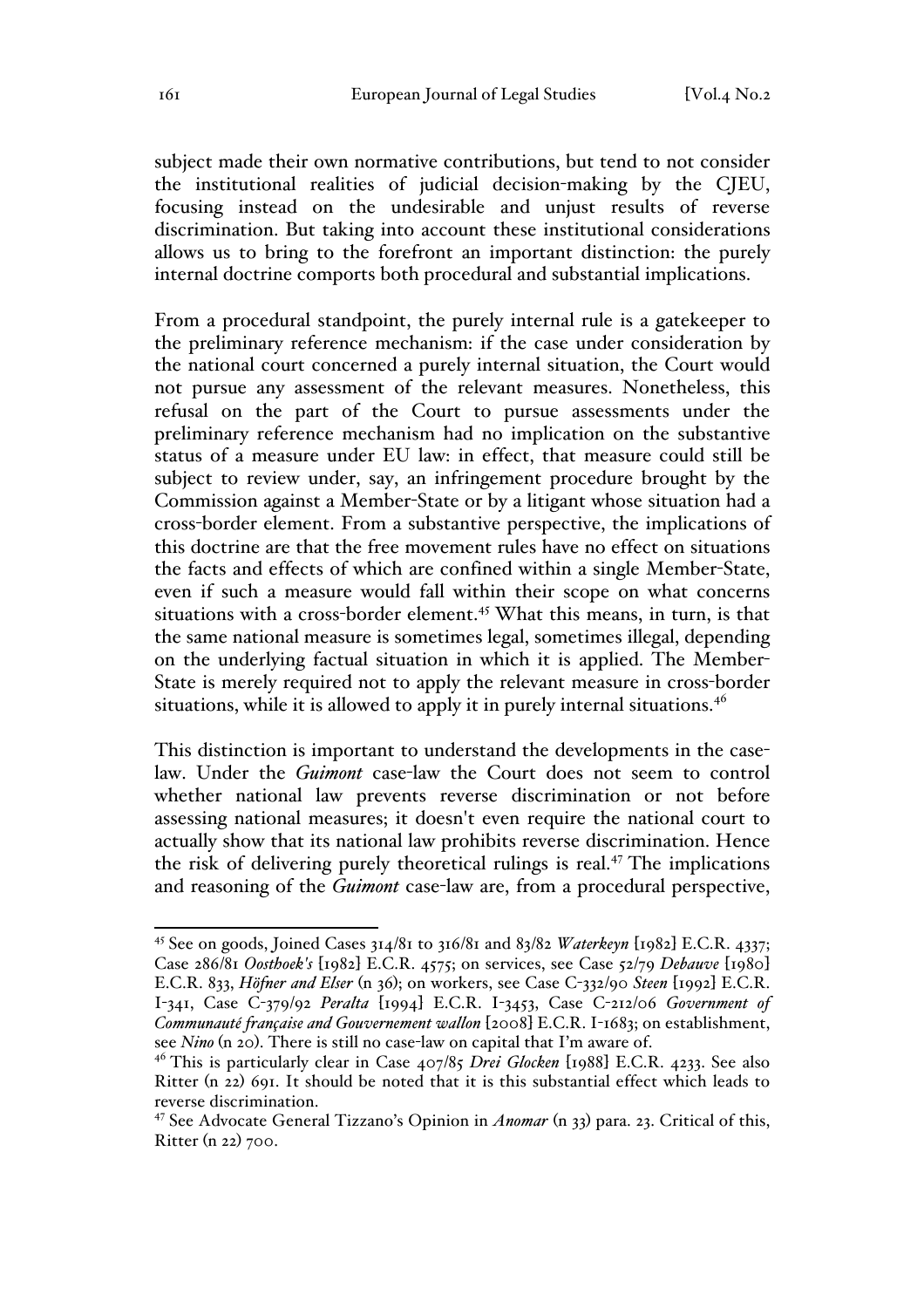akin to the Court's case-law on the extent of its jurisdiction in preliminary reference cases*.* The Court was initially very liberal in this area, holding that the facts were a matter for national courts, and that the Court was not empowered to investigate the facts of the case or question the grounds or purpose of the request for interpretation. <sup>48</sup> Nonetheless, the Court eventually asserted control over its docket in the *Foglia <sup>49</sup>* decisions, becoming the ultimate decider of its own jurisdiction. In particular, the Court held that a genuine dispute was required and that the Court had no jurisdiction to deliver "advisory opinions on general or hypothetical questions". Ever since, the Court has refused to answer hypothetical questions, which might be justified as preventing a waste of judicial resources.<sup>50</sup> The *Guimont* approach to the purely internal doctrine is a limited return to the original, pre-*Foglia*, case-law on the Court's jurisdiction in preliminary reference cases: it effectively opens the door to test-cases in situations without any direct link with EU law which, if successful, will put the Member-States in the "shadow of the law" and under pressure to amend national rules; it increases the pool of litigants and, potentially, the workload of the Court, and thereby risks increasing the level of control the Court exercises on national regulatory autonomy as well. Nonetheless, it does not *per se* lead to a substantive extension of the scope of the freedoms.

Substantively, the Court has extended the scope of the market freedoms not only explicitly in what concerns custom duties and discriminatory infringements to the free movement of goods, but implicitly through an increase in the number of situations which are held to have a potential link with EU law. The main issue is that there is a very thin line between merely potential situations and test cases, as a measure applicable to an internal situation can hypothetically also apply to future cross-border situations.<sup>51</sup> This is valid not only for services, where this line of cases had its genesis, but also for other freedoms: companies might potentially want to expand to another country, workers seek jobs abroad, and goods may potentially compete in another market. After all, the *Dassonville* formula

<sup>51</sup> On all of the above, see P. P. Craig and G. De Búrca, *EU Law: Text, Cases, and Materials* (4th edn, Oxford University Press, Oxford 2008) 482-493.

 <sup>48</sup> See, for example, Case 6/64 *Costa v ENEL* [1964] E.C.R. 585, Case 35/76 *Simmenthal* [1976] E.C.R. 1871.

<sup>49</sup> Case 104/79. *Foglia I* [1980] E.C.R. 745, Case 244/80 *Foglia II* [1981] E.C.R. 3045.

<sup>&</sup>lt;sup>50</sup> Please note that this is not the only reason for the Court to refuse to pass judgement: this may also occur when the questions have no relation to the facts or subject-matter of the main action - Case C-18/93 *Corsica Ferries Italia* [1994] E.C.R. I-1783 - when the questions are not articulated clearly enough for the Court to give any meaningful response - Case C-318/00 *Bacardi-Martini* [2003] E.C.R. I-905 – and when the facts are insufficiently clear for the Court to be able to apply the relevant legal rules - Case C-157/92 *Banchero* [1993] E.C.R. I-1085.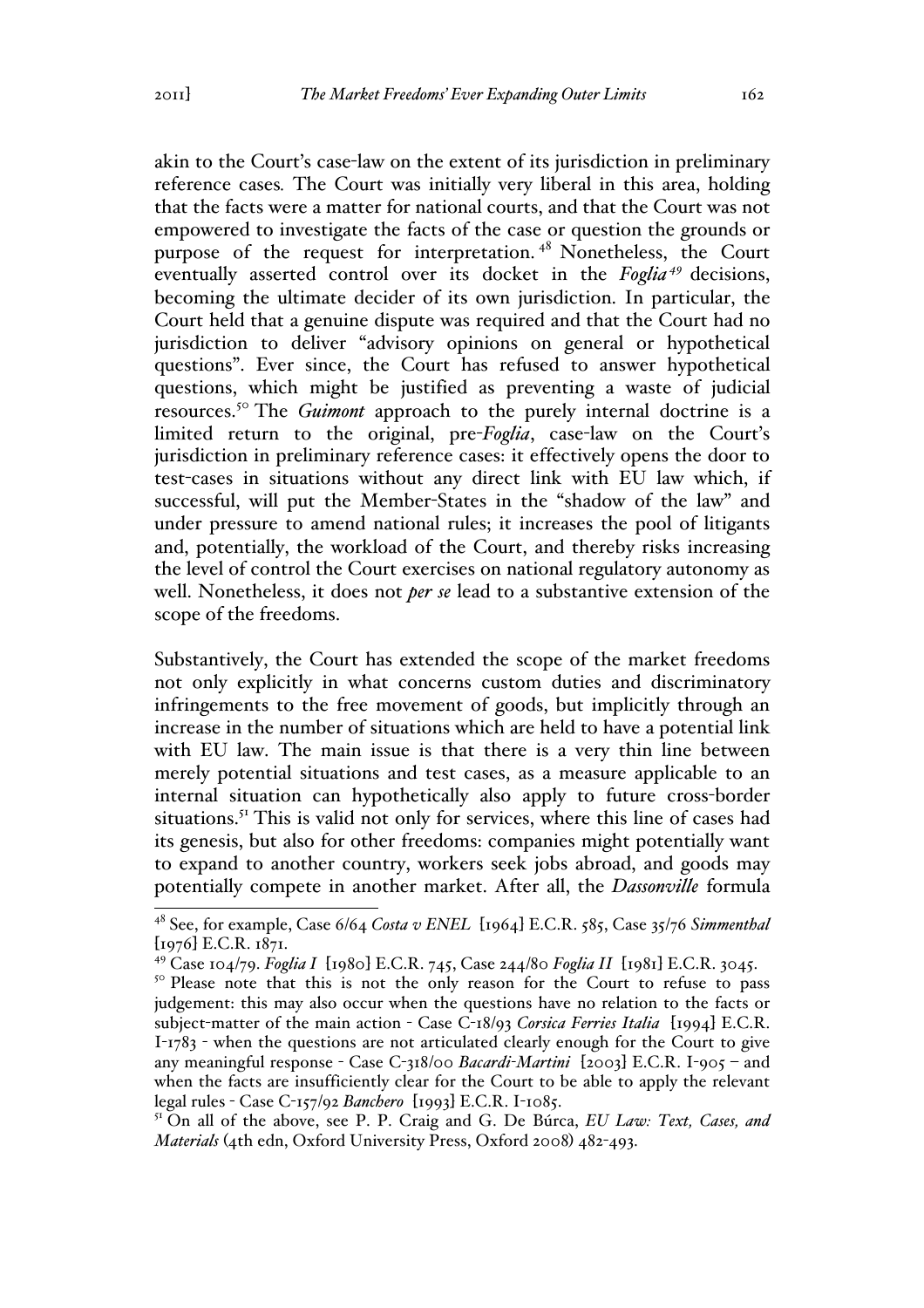for goods relates to "*actual and potential*" effects. The problem this raises it that, as has been said, in an internal market the existence of a "potential" intra-Community element is inherent. <sup>52</sup> Particularly in what concerns services this is worrying, as due to the breadth of subjects falling under it, and the application to both active and passive actors, few (temporary) migrants are excluded from its protection.<sup>53</sup>

This could be controlled, or at least justified, if there was a clear normative basis for these developments, but this seems to be absent. The Court has avoided a careful consideration of what the relevant balance between protecting State autonomy and preventing reverse discrimination might be. Reverse discrimination touches on how the limitations on EU law deriving from subsidiarity, the EU's limited competences and the maintenance of an area of State autonomy is to relate to the expansionary pull of European citizenship, but this is not addressed in the case-law. It is true that courts will usually decide cases on the basis of the particulars facts of the case without needing to engage with the large-scale societal questions underlying it: they may enlist silence as a device for producing convergence despite disagreement and uncertainty by adopting an incompletely theorised outcome. This mechanism is an important source of social stability by allowing the participants to be clear on a result without agreeing on a more general theory or value that accounts for it, and is well-suited to a pluralist society.<sup>54</sup> But even without having the Court engage in large-scale theorising, better low-level theorisation seems to be in order. The absence of debate or theorisation on these normative issues leads to a lack of coherence in the development of the case-law on purely internal situations and to the potential extension of the case-law on services and custom duties to include virtually any situation. Simultaneously, the Court also seems to ignore the institutional implications of its decisions, with the result that both procedural and substantive approaches relax the requirements for submitting national measures to review by the Court, without any consideration for the risks in opening the floodgates of litigation or the institutional allocation of competences between the EU and the Member-States. Even when there is theorisation, as in the legal literature, it ignores the institutional considerations that permeate the normative debate. Normative claims contain implicit assumptions as to which entity is best placed to further them  $-$  for example, normative claims that the purely internal doctrine should be eliminated implicitly call for an expansion of EU powers, and

 <sup>52</sup> Eleanor Spaventa, *Free Movement of Persons in the European Union* (Kluwer Law International, 2007) 153.

<sup>53</sup> Catherine Barnard, *The Substantive Law of the EU* (Second edn, Oxford University Press, Oxford 2007) 335.

<sup>54</sup> Cass R. Sunstein, *Legal Reasoning and Political Conflict* (OUP, Oxford 1996) 5, 44.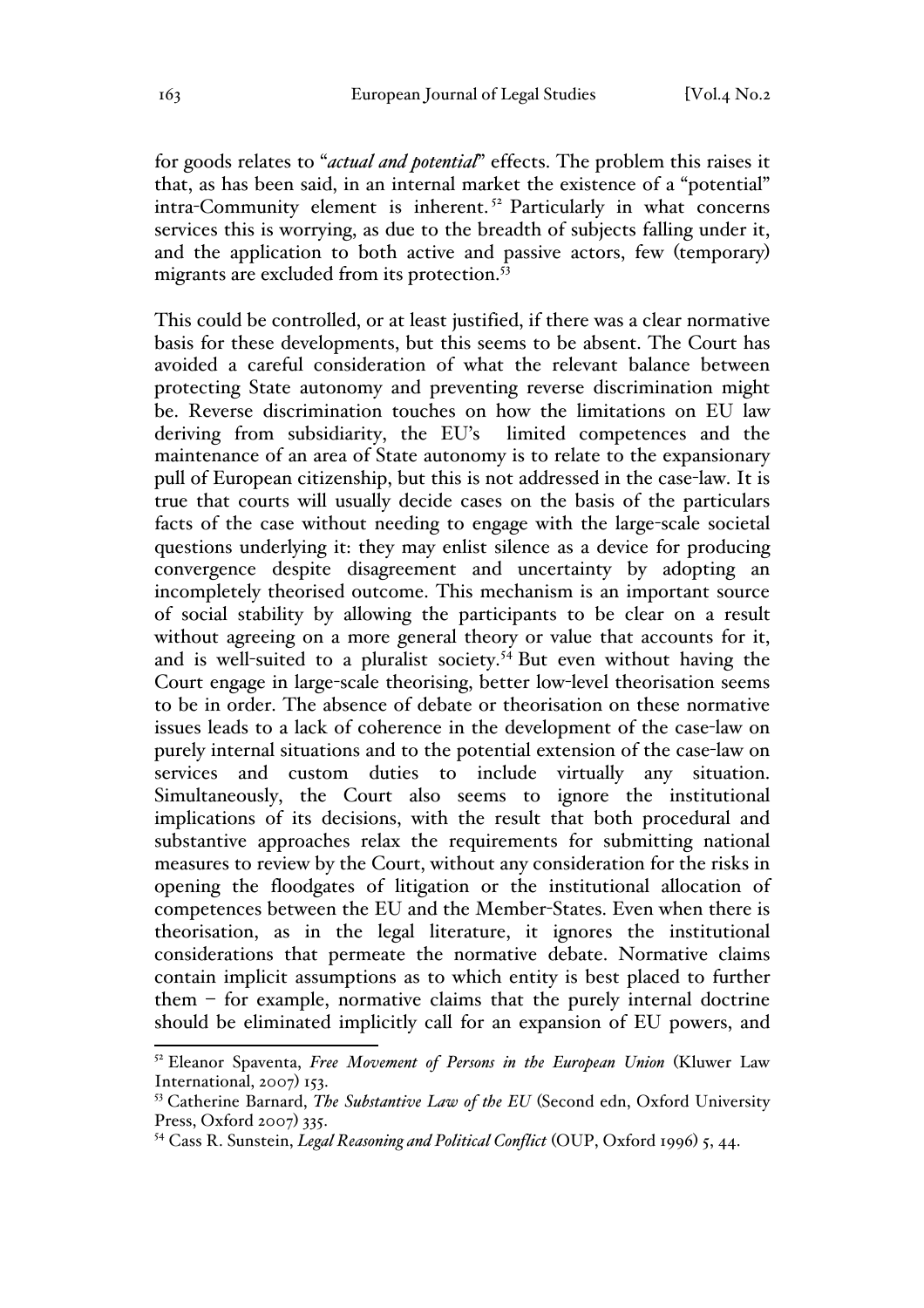consider that the interests of nationals of a Member-State are, in the case of reverse discrimination, better protected by the CJEU than by the Member-States themselves.

Taking into account the interaction of "substantive" and "institutional" concerns has both normative and descriptive power. This can be demonstrated by reference to the different strands in the case-law – one procedural, the other substantive. Each strand has different institutional consequences relevant to the debate on more "substantive" normative questions: while the extension of the material scope of the market freedoms leads to the Court dealing with reverse discrimination itself, the *Guimont* case-law leaves this question for Member-States' courts and governments. The Court effectively uses the purely internal situation strategically as a tool for institutional choice, deciding which cases it wants to deal with and those it delegates to national courts or legislatures. Both can be seen as means of dealing with reverse discrimination, but the existence of these different institutional options changes the configuration of the relevant "substantive" normative debate itself, for example on questions of how to better protect and balance State autonomy against other normative concerns. "Substantive" and "institutional" normative considerations are, in this context, autonomous but inseparable because closely intertwined.

### 2. *The Economic Aim of Cross-Border Movement*

The market freedoms are instrumental to the completion and functioning of the internal market through the elimination of obstacles to economic free movement. As such, they have an economic aim which is reflected in their scope.<sup>55</sup> This characterisation is under-theorised, though, as there are different concepts of economic activity. While some conceptualizations focus strictly on the production of goods and services, others add to this their distribution and consumption. Welfare definitions of economic activity, on the other hand, focus on the production and distribution of goods and services which are provided against measurable amounts of money or other material requirements of well-being.<sup>56</sup>

These differing conceptualizations are reflected in EU law, where both the

<sup>&</sup>lt;sup>55</sup> It should be noted that for freedoms implying the free movement of persons the situation must also fall within the scope of the freedoms *ratione personae*, i.e. the persons moving must be nationals –or be related to nationals – of a Member-State.

<sup>56</sup> Alfred Marshall, *Principles of Economics: An Introductory Volume* (8th edn, Macmillan, London 1949); A. C. Pigou, *The Economics of Welfare* (4th edn, Macmillan, London 1962).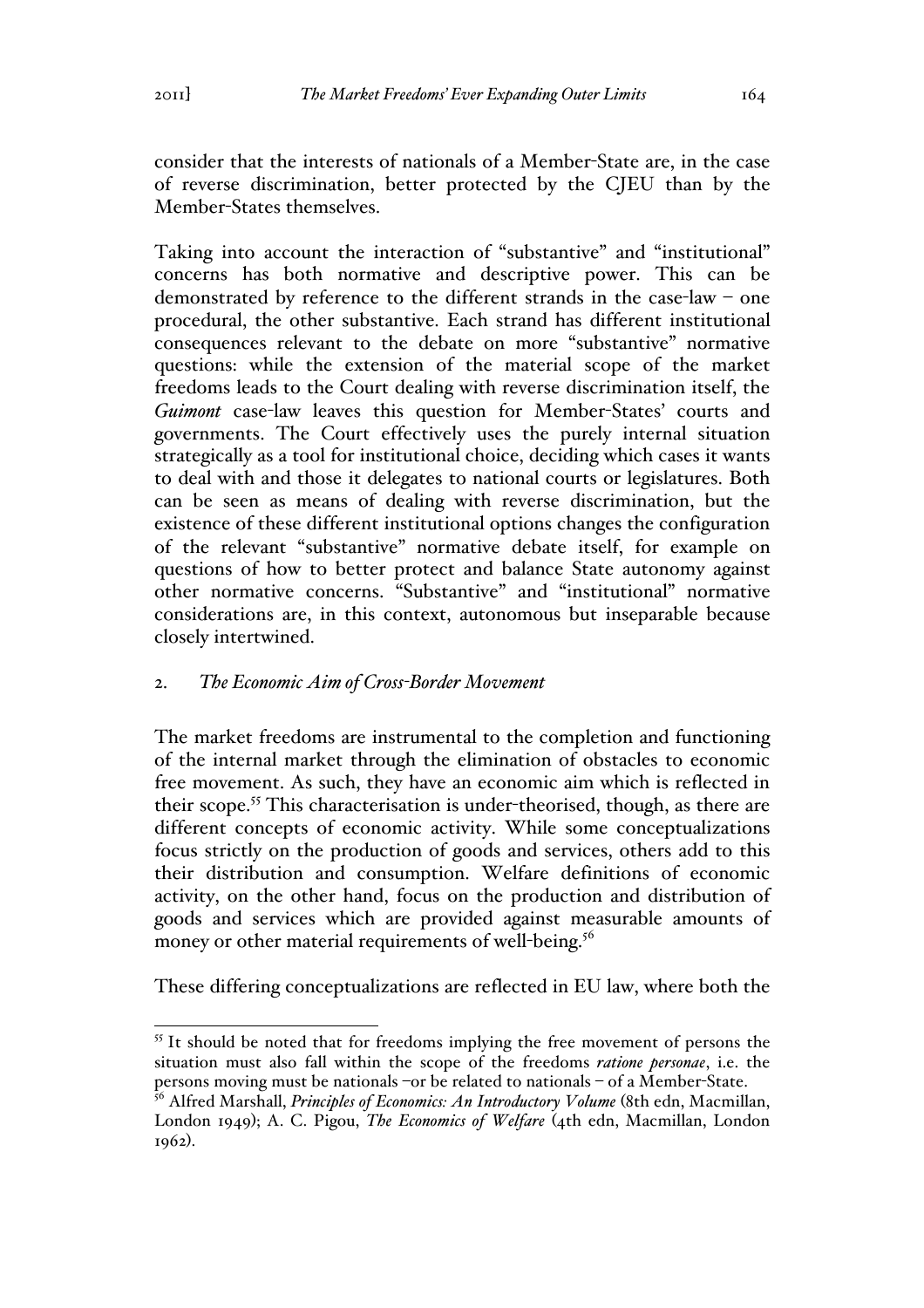Court and the Commission seem to admit the existence of different concepts of economic activity depending on the relevant areas of law.57 EU competition law can only be applied to undertakings, which, according to the case-law, include every entity engaged in economic activity, regardless of its legal status.<sup>58</sup> An activity is deemed to be economic when there is the potential for the provision of goods or services and to make a profit under market conditions, unless that activity is deemed to be in the public interest or pursued in the exercise of official authority. In other words, the question seems to be whether a for-profit entity could respond to market demand.<sup>59</sup> However, only the offering of products seems to be relevant; demand is not deemed to be an economic activity, at least in what concerns the purchase of goods on the market for use in the provision of State services.<sup>60</sup>

The concept of economic activity for the purpose of the market freedoms is somewhat different: it focuses on both the provision *and demand* of goods or services against some kind of remuneration.<sup>61</sup> Goods are generally accepted to be material objects which can be valued in money and either form the subject of, or move across frontiers for the purposes of, commercial transactions.<sup>62</sup> Establishment applies to both physical and legal persons who are engaged in self-employed activities, meaning the actual

 <sup>57</sup> See Case C-519/04 P *Meca-Medina* [2006] E.C.R. I-6991, para. 33. See also Advocate General Maduro's Opinion in Case C-205/03 P *FENIN* [2006] E.C.R. I-6295, para. 51; and Advocate General Kokott's Opinion in Case C-284/04 *T-Mobile Austria* E.C.R. I-05189, para. 61. Similarly, see *Communication from the Commission to the European Parliament, the Council, the European Economic and Social Committee and the Committee of the Regions Accompanying the Communication on 'A single market for 21st century Europe' Services of general interest, including social services of general interest: a new European commitment* (COM 2007 725 Final p 5).<br><sup>58</sup> *Höfner and Elser* (n 36) para. 21.

<sup>59</sup> See Joined Cases C-180/98 to C-184/98 *Pavlov* [2000] E.C.R. I-6451, para. 75, Case C-364/92 *Eurocontrol* [1994] E.C.R. I-0043, *Meca-Medina* (n 57) para. 41 and Advocate General Maduro Opinion in *FENIN* (n 57) para. 13-14. See also N Dunne, 'Knowing When To See It: State Activities, Economic Activities, and the Concept of Undertaking' (2010) 16 Columbia Journal of European Law 427, 436.

<sup>&</sup>lt;sup>60</sup> Marck Furse, *Competition Law* (OUP, Oxford 2008), 22. See *FENIN* (n 57).<br><sup>61</sup> Okeoghene Odudu, 'Economic Activity as a Limit to Community Law' in O. Odudu (ed) *The Outer Limits of European Union Law* (Hart Publishing, Oxford 2009) 230-231. It should be noticed that remuneration is not a necessary element in competition law: see Case T-155/04 *Selex* [2006] E.C.R. II-4797, para. 77.

<sup>62</sup> Jukka Snell, *Goods and services in EC law: a study of the relationship between the freedoms* (Oxford University Press, Oxford 2002) 4-5. See Case 7/68 *Commission v Italy* [1968] E.C.R. 423 and Case C-2/90 *Walloon Waste* [1992] ECR I-4431.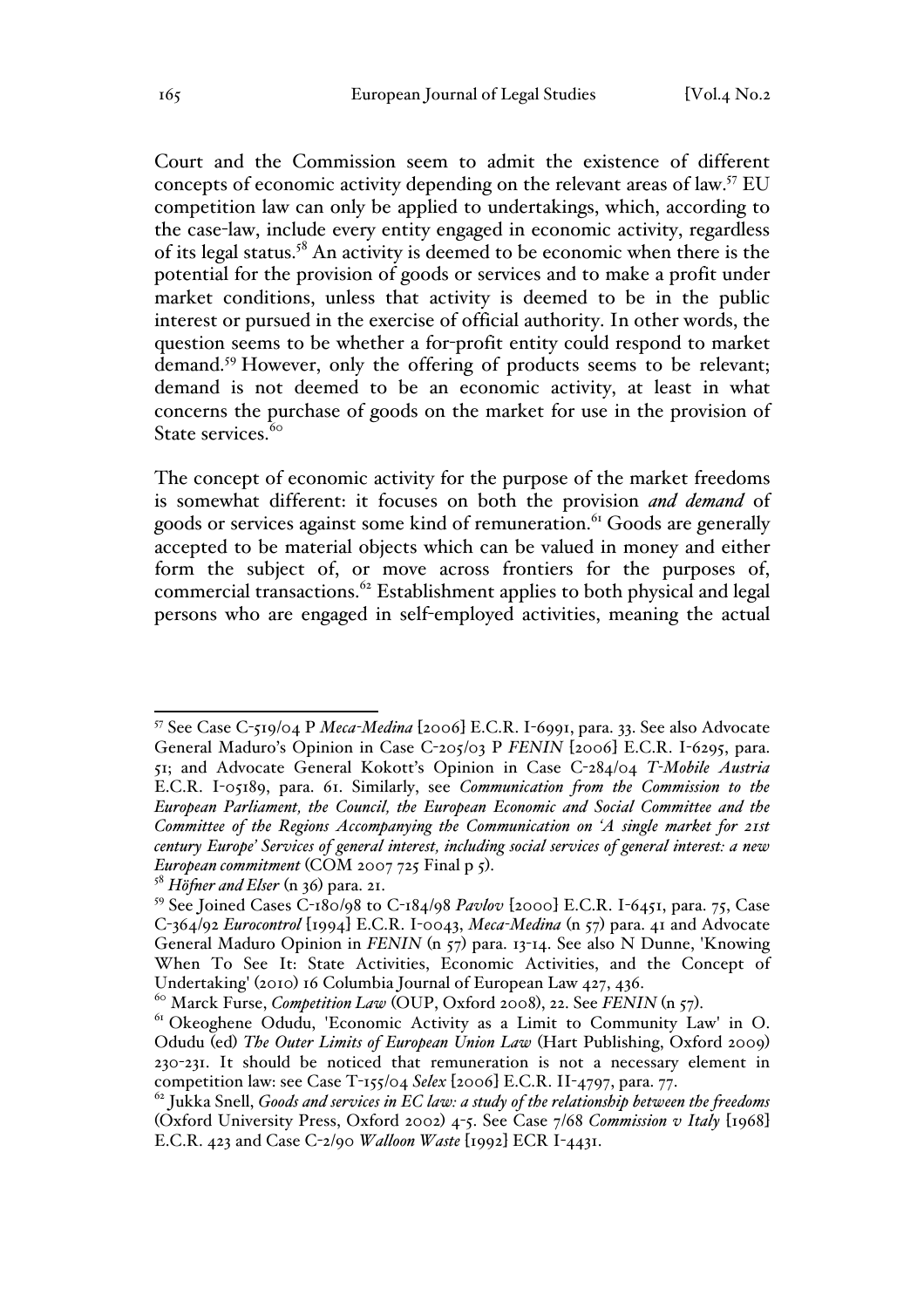pursuit of an economic activity with the purpose of obtaining a profit<sup> $63$ </sup>; accordingly, the right of establishment seems not to apply to non-profits.<sup>64</sup> Free movement of capital follows the content of Article 1 of Directive 88/361 and the nomenclature of capital movements annexed thereto, which are all deemed to concern economic activities.<sup>65</sup> The situation for workers is slightly more nuanced, if very much settled law. As it stands, this freedom encompasses anyone who, for a certain period of time, performs services for and under the direction of another person in return for which he receives remuneration<sup>66</sup>, regardless of the level of productivity or the origin of the funds from which the remuneration is paid. $67$ 

This means that activities which are not remunerated but have profitmaking potential fall within the scope of competition law but not free movement law, and vice-versa. For example, activities which are deemed to be in the public interest - such as the maintenance of air navigation safety and the protection of the environment<sup>68</sup> -, or which operate under the principle of solidarity – such as the payment of benefits out of social security schemes<sup>69</sup> - do not fall within the scope of competition law, as they are deemed not to be profit-making activities, even though they might fall within the scope of the free movement provisions inasmuch as there is remuneration. From an opposite perspective, an activity might be economic independently of the way in which it is financed, meaning that activities which are financed by the State without any remuneration – such as employment procurement by State agencies - might fall within the scope of competition law but not the free movement provisions.70

Determining whether an activity is economic does not pose significant problems on most occasions, but when it is not clear whether an activity is economic or not, the lack of a proper normative underpinning of the caselaw comes to the fore. For example, the concept of remuneration for services was traditionally held to be consideration for a service to be

 <sup>63</sup> Case C-55/94 *Gebhard* [1995] E.C.R. I-4165, para. 25, Directive 2006/123/EC of the European Parliament and of the Council of 12 December 2006 on services in the internal market, Art. 4 (5).<br><sup>64</sup> Advocate General Fenelly's Opinion in Case C-70/95 *Sodemare* [1997] E.C.R. I-

<sup>3395,</sup> para. 21.

 $\frac{65}{65}$  Council Directive 88/361/EEC of 24 June 1988 for the implementation of Article 67 of the Treaty.

<sup>66</sup> Case 66/85 *Lawrie-Blum* [1986] E.C.R. 2121, para. 16-17; Case 344/87 *Bettray* [1989] E.C.R. I-1621, para. 12; Case C-337/97 *Meeusen* [1999] E.C.R. I-3289.

<sup>67</sup> *Bettray* (n 66) para. 15.

<sup>68</sup> Advocate General Maduro's Opinion in *FENIN* (n 57) para. 15. 69 See *Pistre* (n 26). <sup>70</sup> *Höfner and Elser* (n 36) paras 21-22.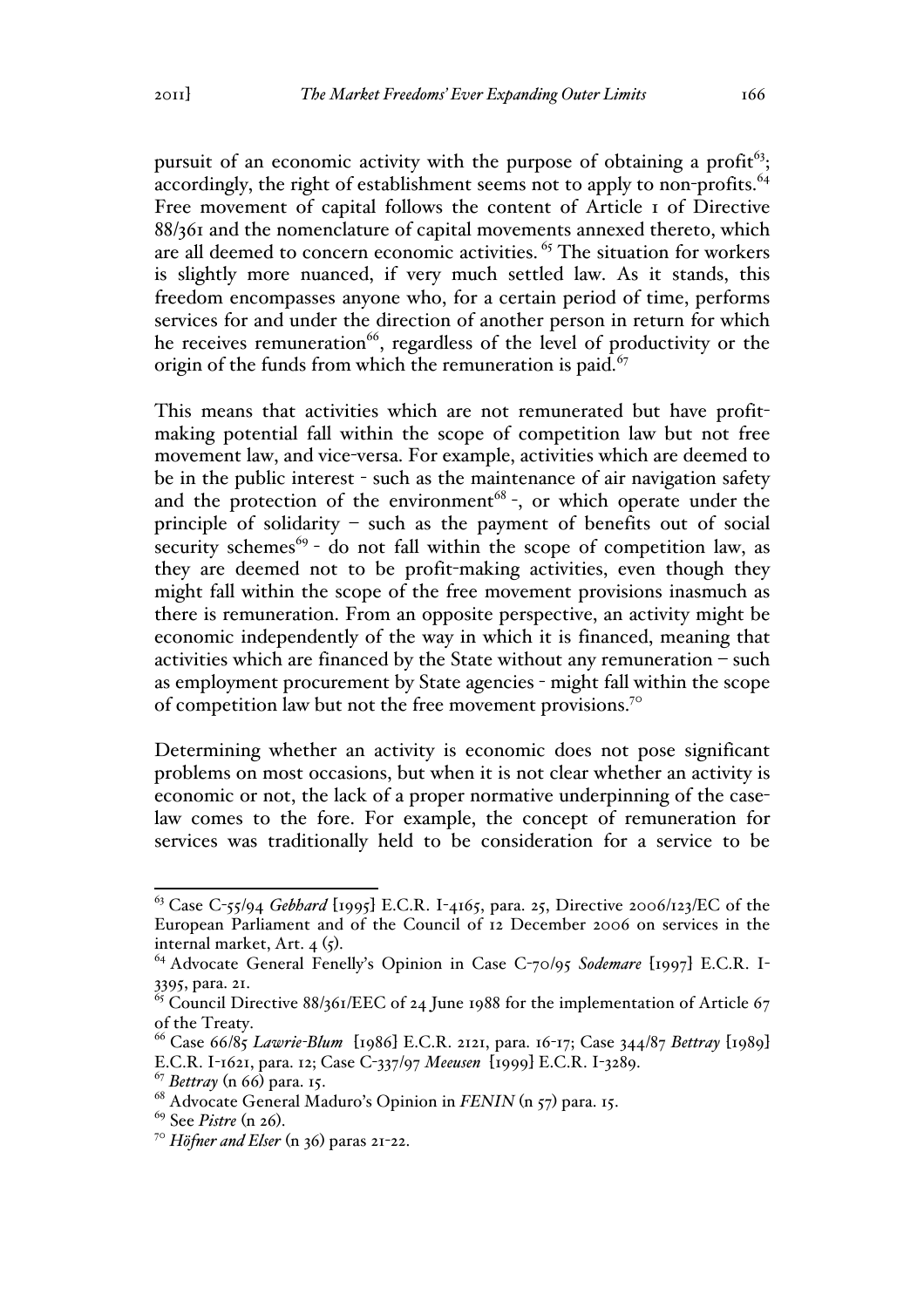normally agreed upon between providers and recipients of services.<sup>71</sup> Even though it was from early on accepted that remuneration need not be paid by the service recipients themselves, $7<sup>2</sup>$  the concept of remuneration has been recently extended beyond its former limits to cover payments that are only indirectly related to the service provided - in the sense that the remuneration does not need to be agreed between the parties, it needs not be provided by the service recipient and it can even be subject to subsequent reimbursement by a third party.<sup>73</sup> In applying this new concept of remuneration, the Court sometimes acts incoherently. For example, the provision of services in the area of public education is held not to be economic for the purposes of the Treaty because it is considered that the State is not seeking to engage in gainful activity and the system in question is, as a general rule, funded from the public purse and not by pupils or their parents.74 However, this reasoning is not applicable to the public provision of hospital health services in the scheme of insurance services providing benefits in-kind, even though similar arguments would seem to hold.<sup>75</sup> These inconsistencies cannot be explained away in the basis of normative arguments about what constitutes economic activity  $-$  even though they are evidence of an absence of due consideration of the relevant normative foundations.

A fuller picture of the case-law emerges once, in addition to taking into account normative indeterminacy, one considers the institutional consequences of an activity being deemed economic or not. The concept of "economic activity" serves as a limit to EU law, preserving for Member States an area of autonomy over non-economic areas.<sup>76</sup> But economic activity does not work merely as a device for the allocation of competences between the EU and the Member-States: it also operates as a device to determine whether the Court should be able to overrule Member-State choices or whether such overruling should only occur if the EU political process so decides. Nonetheless, institutional concerns are not explicitly

 <sup>71</sup> Case 263/86 *Humbel* [1988] E.C.R. 5365, para. 17; *Freskot* (n 38) para. 55.

<sup>72</sup> Case 352/85 *Bond van Adverteerders* [1988] E.C.R. 2085

<sup>73</sup> Pedro Cabral, 'The internal market and the right to cross border medical care' (2004) 19 E.L.Rev. 673, 677; Hatzopoulos and Do (n 39) 946-947; Lorna Woods, *Free Movement of Goods and Services within the European Community* (Ashgate, Aldershot 2004) 168-174.

<sup>74</sup> *Humbel* and Case C-109/92 *Wirth* [1993] E.C.R. I-6447.

<sup>75</sup> Case C-157/99 *Smits & Peerbooms* [2001] E.C.R. I-5473 and Case C-368/98 *Vanbraekel* [2001] E.C.R. I-5363. In both cases the Advocate Generals argued the situation did not fall within the freedom's scope. Interestingly, situations similar to *Smits & Peerboms*, in that it concerns health services provided free of charge by hospitals, were held not to be economic for competition law purposes: see *FENIN* (n 57).

<sup>&</sup>lt;sup>76</sup> Odudu (n 61) 226. Subject, naturally, to EU competences over specific noneconomic areas.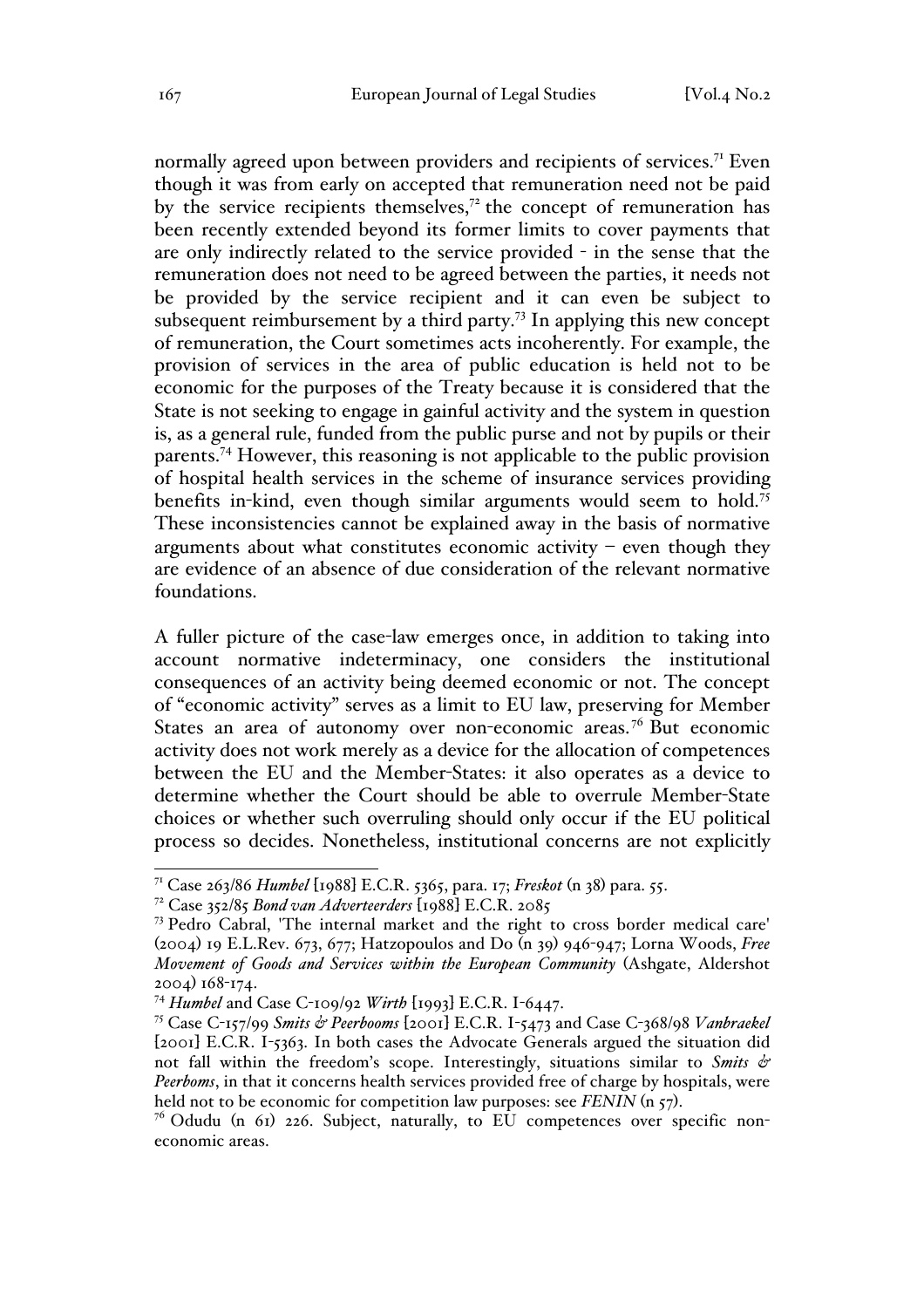considered in the case-law, and tend to be ignored by legal commentators. But they are very relevant in this context, and are implicit in claims that the flexible use of the concept of remuneration has led to arguments that the Court uses it pragmatically to get rid of cases it does not want to decide or to decide cases it would not have competence to do so beforehand.<sup>77</sup>

In the absence of a careful consideration of the relevant normative and institutional underpinnings, decisions by the Court on whether an activity is economic or not constitute unprincipled - or at least unjustified – comparative institutional choices. This exemplifies how institutional considerations are necessary, because implicit, in any serious debate about what constitutes, or should constitute, an economic activity for the purposes of EU free movement law.

# 3. *Hindrances to cross-border movement with an economic aim*

The simple exercise of the right of free movement within the Community is not in itself sufficient to bring a particular set of circumstances within the scope of Community Law; there must be some connecting factor between the exercise of the right of free movement and the right relied on by the individual.<sup>78</sup>

This succinct formulation of the orthodox case-law requires that for a restriction to a free movement right to be found there must be a link between the economic aim and the cross-border element.<sup>79</sup> The scope of the market freedoms requires that the rights granted by the Treaty be exercised in a cross-border situation for an economic purpose. Nonetheless, the Court seems to be doing its utmost to get as far away as possible from this principle without expressly reneging it, at least in what concerns the free movement of individuals.

Arguably the origins of this case-law can be found in *Cowan*, *<sup>80</sup>* a case concerning a national measure making the award of State compensation

 <sup>77</sup> See also the criticism in Spaventa (n 52) 54-58, Vassilis Hatzopoulos, '*Killing* National Health and Insurance Systems but *Healing* Patients? The European Market for Healthcare Services after the Judgements of the ECJ in *Vanbraekel* and *Peerbooms*' (2002) 39 CML Rev. 683, 693-4.

<sup>78</sup> Case C-370/90 *Singh* [1992] E.C.R. I-4265, para. 5 of Advocate General Tesauro's Opinion.

 $79$ <sup>This</sup> link was an ingrained and generally accepted element of the concept of restriction to the free movement provisions, applying independently of the much more contentious issue of whether restrictions should concern only discriminatory or also indistinctly applicable measures, an issue which will not be addressed here.

<sup>80</sup> Case 186/87 *Cowan* [1989] E.C.R. 195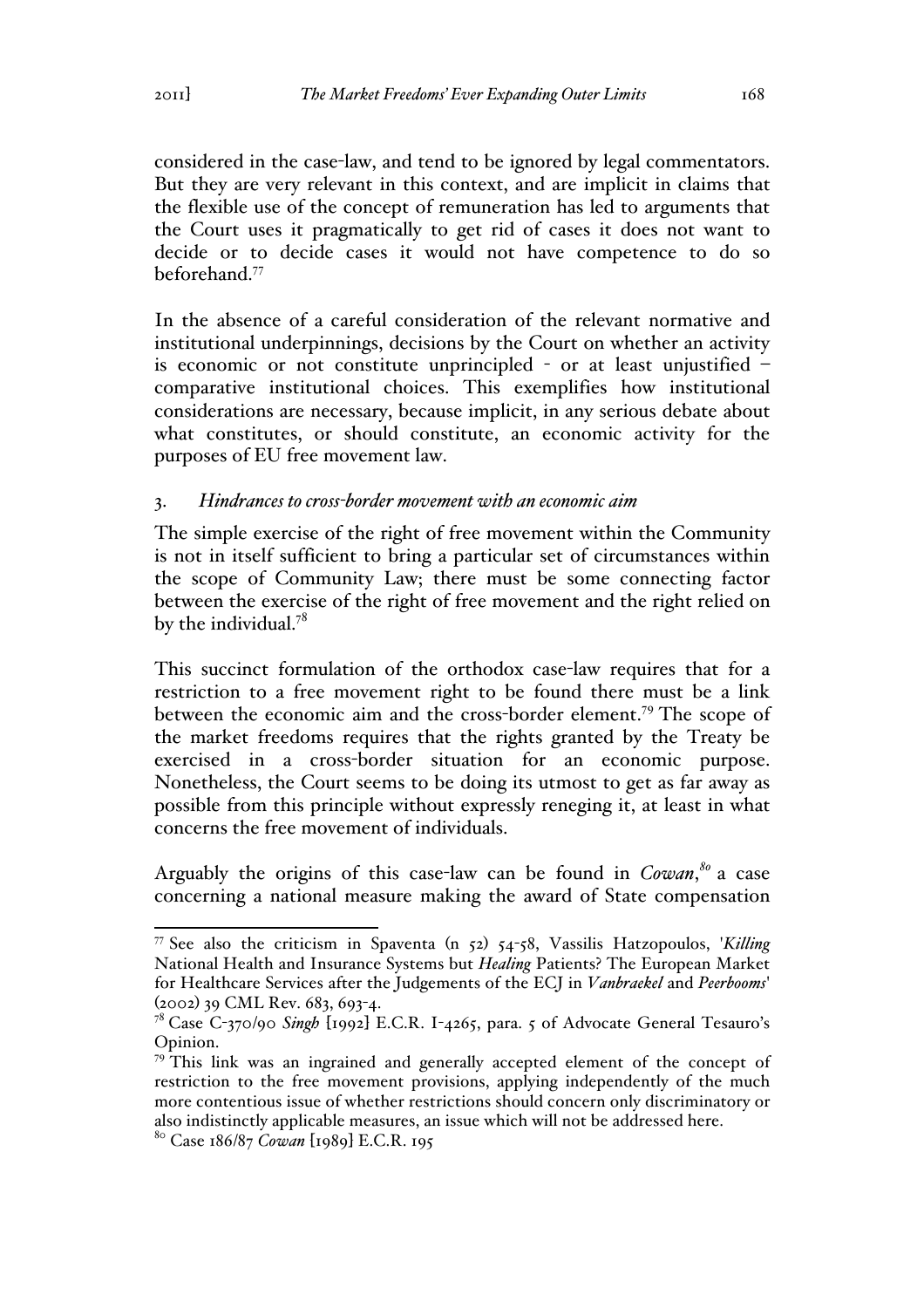for harm caused in France to the victim of an assault resulting in physical injury subject to the condition that the victim holds a residence permit or is a national of a country which has entered into a reciprocal agreement with France. As the French State argued, this requirement posed no obstacle to economic free movement. Nonetheless, the Court considered this rule to be contrary to the free provision of services. It held that there was a sufficient cross-border element because the situation concerned tourists, i.e., service recipients, who had travelled across State borders. One way to make sense of this case would be to consider that it did not concern market freedoms at all, but instead granted an autonomous status to the prohibition of discrimination on grounds of nationality. This view could be reinforced by reference to *Bickel and Franz*<sup>81</sup>, a case concerning a refusal to grant to German-speaking foreigners in Italy a right to use their own language in interactions with the judicial and administrative authorities based in the Bolzano province when such a right was granted to German-speaking Italians. The Court decided that such a refusal was prohibited by the general prohibition of discrimination arising from Art. 18 TFEU (ex-Art 12 TEC).<sup>82</sup> However, a number of other cases where the link between economic aim and cross-border elements was dubious cannot be explained by reference to the autonomy and blanket application of a general prohibition of discrimination on grounds of nationality.<sup>83</sup> The paradigmatic example of this is *Carpenter*<sup>84</sup>. Mr Carpenter was a British national who married in the UK a Philippines' national who had overstayed her allowed leave. The British authorities ordered her deportation, but the Court, on the grounds that Mr Carpenter conducted a business which provided services to advertisers established in other Member-States and occasionally travelled there for business purposes, found a link with Community law and went on to hold that the deportation of Ms Carpenter from Mr Carpenter's country of origin, where they resided, would be detrimental to their family life and, therefore, to the conditions under which Mr Carpenter exercised a market freedom. This conclusion is problematic: after all, the choice was never between Mr Carpenter not exercising his freedom to provide services and

 <sup>81</sup> Case C-274/96 *Bickel and Franz* [1998] E.C.R. I-7637.

 $82$  The question here is whether there was a link with EU law to start with. While the Court ignored the issue, Advocate General Jacobs in his Opinion tried to establish such a link by reference to European Citizenship.

<sup>83</sup> See *Singh* and Case C-291/05 *Eind* [2007] E.C.R. I-10719. See also Miguel Poiares Maduro, 'The Scope of European Remedies: The Case of Purely Internal Situations and Reverse Discrimination' in C Kilpatrick, T Novitz and P Skidmore (eds), *The Future of Remedies in Europe* (Hart Publishing, Oxford 2000), 124; Anthony Arnull, Derrick Wyatt and Alan Dashwood, *Wyatt and Dashwood's European Union law* (5th edn Sweet & Maxwell, London 2006) 761.

<sup>84</sup> Case C-60/00 *Carpenter* [2002] E.C.R. I-6279.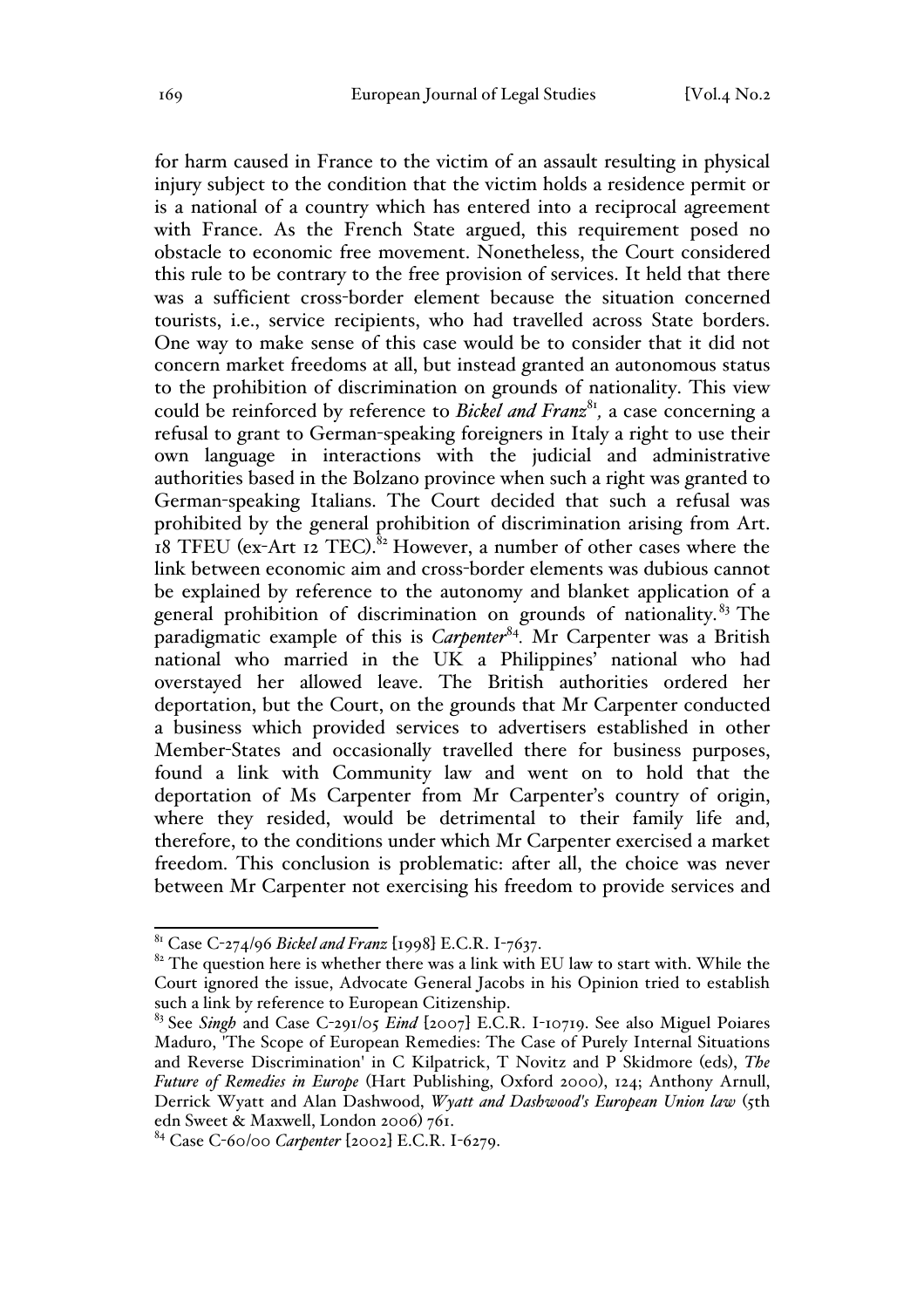maintaining the right to reside with his wife as opposed to exercising that freedom and, as a result of that, losing that right.<sup> $85$ </sup>The main problem with the concept of restriction used is that even though in this case a crossborder element could be found, such restriction was in no way related to the economic purpose of the freedom.

This lack of relationship between economic aim and free movement is also present in the Court's case-law on family reunification. In these cases the question was whether third-country nationals who were relatives of EU nationals who had exercised their free movement right to move into a host-State should be allowed to join them directly from outside the Community in that Member-State, without previously having been lawfully resident in that or another Member-State.<sup>86</sup> The argument against this was that the aim of the granting of family reunification rights was to enable Member-State nationals to move freely between Member-States. An impediment to that movement would only arise if the relatives of a EU national who previously resided lawfully with them in the territory of a Member-State would, as a result of the EU national's movement to another Member-State, lose the right to reside with him; and this would only occur if the family members were already lawfully residing with the EU national before he moved to another Member-State. $87$  Accordingly:

it is the family situation as it exists at the time the Community national decides to go to another Member-State which should be taken into account. [National immigration rules should not restrict the right of] a national who has already exercised his rights to free movement and apparently has not been dissuaded from using that right for reasons related to the non-admission of third-country-national family members.<sup>88</sup>

This was the *rationale* behind old cases such as *Morson<sup>89</sup>* and more recent ones such as *Akrich<sup>90</sup>*. However, in *Jia*<sup>91</sup> and particularly in *Metock92* the

 <sup>85</sup> Woods (n 73) 222-224; Alina Tryfonidou, 'Family Reunification Rights of (Migrant) Union Citizens: Towards a More Liberal Approach' (2009) 15 ELJ 634, 638.

<sup>&</sup>lt;sup>86</sup>This situation was effectively not addressed by either Council Directive 73/148/EEC on the abolition of restrictions on movement and residence within the Community for nationals of Member States with regard to establishment and the provision of services or Directive 2004/38/EC of the European Parliament and of the Council of 29 April 2004 on the right of citizens of the Union and their family members to move and reside freely within the territory of the Member States.

 $87$  This is what Tryfonidou calls the "moderate" approach. See (n 82) 637-638.

<sup>88</sup> Advocate General Geelhoed's Opinion in Case C-1/05 *Jia* [2007] E.C.R. I-001, para. 70.

<sup>89</sup> Joined Cases 35 and 36/82 *Morson and Jhanjan* [1982] E.C.R. 3723.

<sup>90</sup> Case C-109/01 *Akrich* [2003] E.C.R. I-9607.

<sup>91</sup> *Jia* (n 88).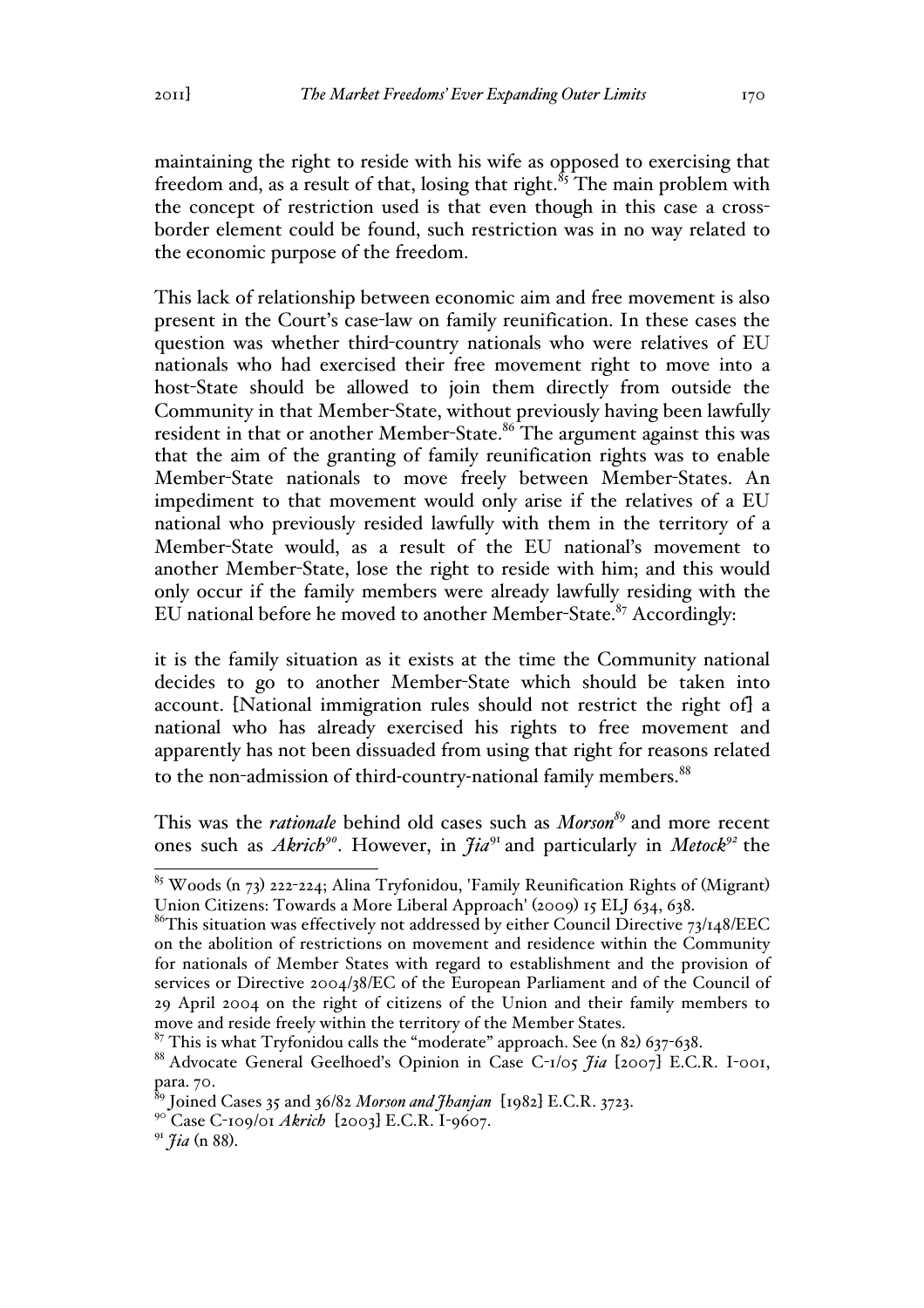Court chose to disregard this argument, holding that the relevant point was whether the third-country national was a family member of the EU national. Whether the refusal of the extension of the claimed family reunification rights would have impeded the exercise of the free movement right or not was deemed to be irrelevant.<sup>93</sup>

Another line of cases where there appears to be no link between the crossborder element and the economic *telos* of the Treaty provisions concerns changes in the State of residence by persons who continue to pursue their economic activities in their States of origin. This line of cases includes workers or self-employed persons who have moved their residence to another Member-State but continue to pursue their economic activities in their home State<sup>94</sup> or situations where a person controlling a number of undertakings in his home-State moves into another State without any economic intent<sup>95</sup>. In these cases, even though the movement cannot be said to relate to access to the relevant markets in another Member-State, the Court still held that their situation fell within the scope of the market freedoms.<sup>96</sup>

In all these cases, there is cross-border movement and the EU national is economically active, but there is no link between these two elements. It appears that the *type* of movement involved is not significant and even those who move *back* to their State of nationality and those who exercise merely temporary short-term movements to other Member-States without any economic purpose can rely on EU law for requiring Member-States (including their own Member-State) to respect their rights.<sup>97</sup> All these cases concern the free movement of persons, in particular of individuals. It is plausible, therefore, that normative considerations on the special status of individuals in the EU underlie this case-law. The *rationale* behind this can perhaps be traced to the influence European Citizenship has had on the market freedoms: much of the case-law can be rationalised by

 <sup>92</sup> Case C-127/08 *Metock* ECR I-6241.

<sup>93</sup> Alina Tryfonidou, 'Jia or "Carpenter II": The Edge of Reason' (2007) 32 E.L.Rev. 908, 913-915.

<sup>94</sup> *Ritter-Coulais*, *Government of Communauté française and Gouvernement wallon*, Case C-152/05 *Commission v Germany* [2008] E.C.R. I-00039, Case C-527/06 *Renneberg* [2008] E.C.R. I-7735. Examples of traditional case-law can be found in Case C-112/91 *Werner* [1993] E.C.R. I-00429, Case C-293/03 *Gregorio My* [2004] E.C.R. I-12013.

<sup>95</sup> Case C-470/04 *N* [2006] E.C.R. I-7409, Case C-464/05 *Geurts* [2007] E.C.R. I-9325.

<sup>&</sup>lt;sup>96</sup> Alina Tryfonidou, 'In Search of the Aim of the EC Free Movement of Persons Provisions: Has the Court of Justice Missed the Point?' (2009) 46 CML Rev. 1591, 1596-1604.

<sup>&</sup>lt;sup>97</sup> Christophe Schiltz, 'Akrich: A clear delimitation without limits' (2005) 12 MJ 241, 252.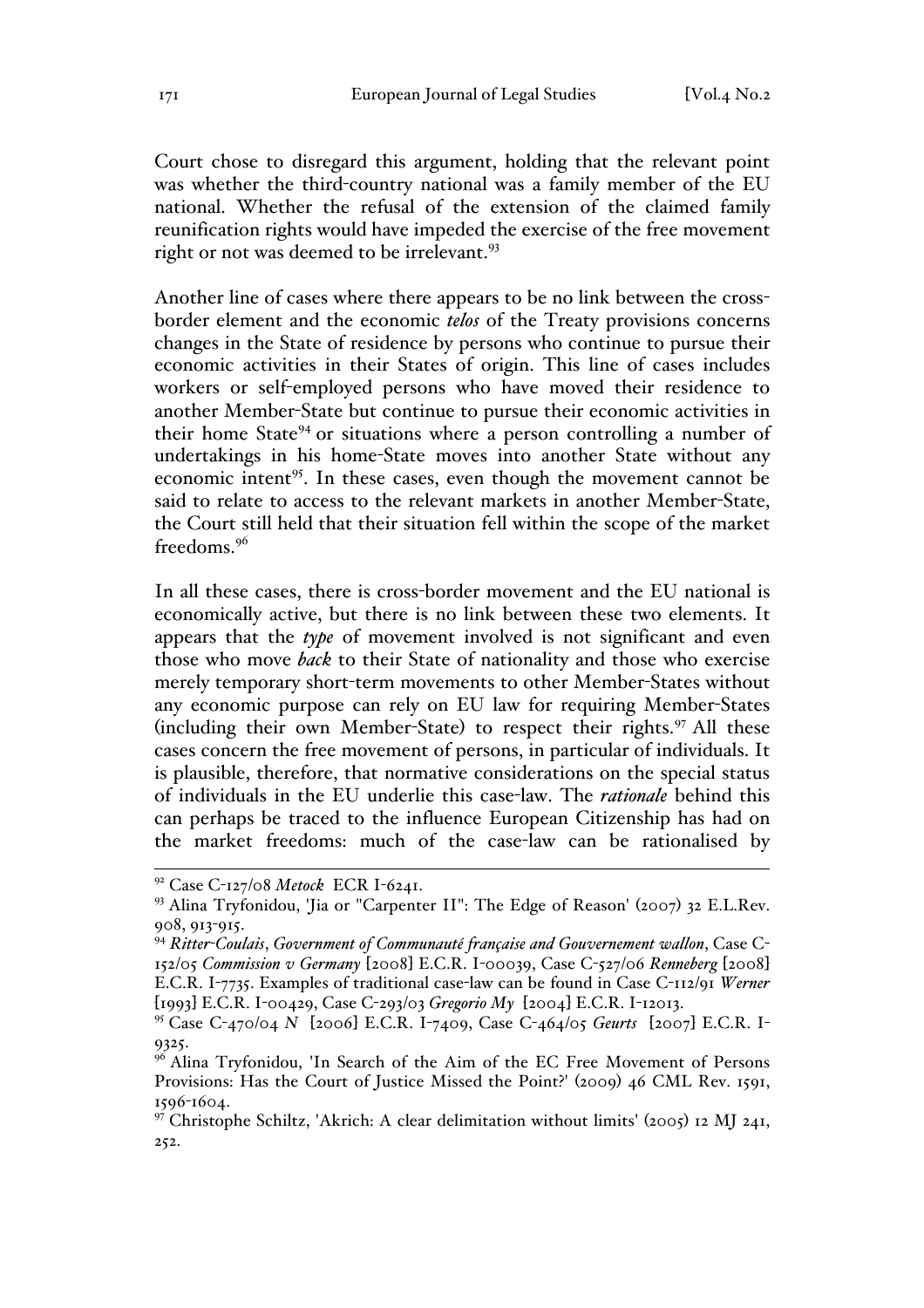reference to a preoccupation with creating a meaningful status for EU citizens, centred around the idea of fundamental rights, and in particular the fundamental right to a family life, rather than being connected to the internal market. This rationalisation is effectively anchored in a growing body of literature, which starting from the observation that a unitary approach to the free movement of persons appears to have been adopted in the Court's language<sup>98</sup>, holds that the different Treaty provisions on the economic free movement of people are complementary to a more general freedom for the movement of natural and legal persons.<sup>99</sup> This view argues that persons are not viewed merely as a source of labour by the EU, but as human beings; that the free movement of individuals has a social element which distinguishes it from the other market freedoms; and that the Treaty itself views the free movement of persons as more than a merely economic freedom.<sup>100</sup> In effect, while the free movement of persons concerns economic actors, the free movement of goods has traditionally been read as not prohibiting obstacles to the free movement of traders but merely to the free movement of goods themselves*.* A similar argument can be made for capital.<sup>101</sup> Hence, it is argued that the free movement of persons reflects fundamental rights and goes beyond the aim of creating and maintaining a common market, as opposed to the other freedoms which merely grant market or economic rights not deserving the same level of protection. 102 This has given rise to some Authors arguing that European Citizenship may normatively justify extending the scope of the free movement of persons beyond discrimination into a rule of reason<sup>103</sup>, or extending the scope of European law to purely internal situations, thereby eliminating reverse discrimination altogether and ensuring true equality

 $98$  Hatzopoulos (n 38) 70.

<sup>99</sup>Dieter H. Scheuing, 'Freizügigkeit als Unionsbürgerrecht' [2003] EuR 744, 753; Stephen Weatherill, 'Discrimination on grounds of nationality in sport' (1989) 9 YEL 55, 59; Snell (n 62) 9; Patrick Dollat, *Libre circulation des personnes et citoyenneté : enjeux et perspectives* (Bruylant, Bruxelles, Belgique 1998) 26. Arguing that services should be treated differently from establishment and workers, as the former can be regulated by the home-State and requires a lesser degree of integration in the host-State, see Luigi Daniele, 'Non-discriminatory restrictions to the free movement of persons'

<sup>(1997) 22</sup> E.L.Rev. 191, 195-198.<br><sup>100</sup> Arnull, Wyatt and Dashwood, 705-707; Jukka Snell, 'And Then There Were Two: Products and Citizens in Community Law' in T Tridimas (ed) *European Law for th* 

*Twenty-First Century* (Hart Publishing, Oxford 2004) 69-70.<br><sup>101</sup> Alina Tryfonidou, 'Further steps on the road to convergence among the market freedoms' (2010) 35 E.L.Rev. 36, 38-39.<br><sup>102</sup> Chris Hilson, 'Discrimination in Community free movement law ' (1999) 24

European Law Review 445, 453; Peter Oliver and Stefan Enchelmaier, 'Free movement of goods: recent developments in the case law' (2007) 44 CML Rev. 649, 666.

 $103$  Spaventa (n 52) 143-148.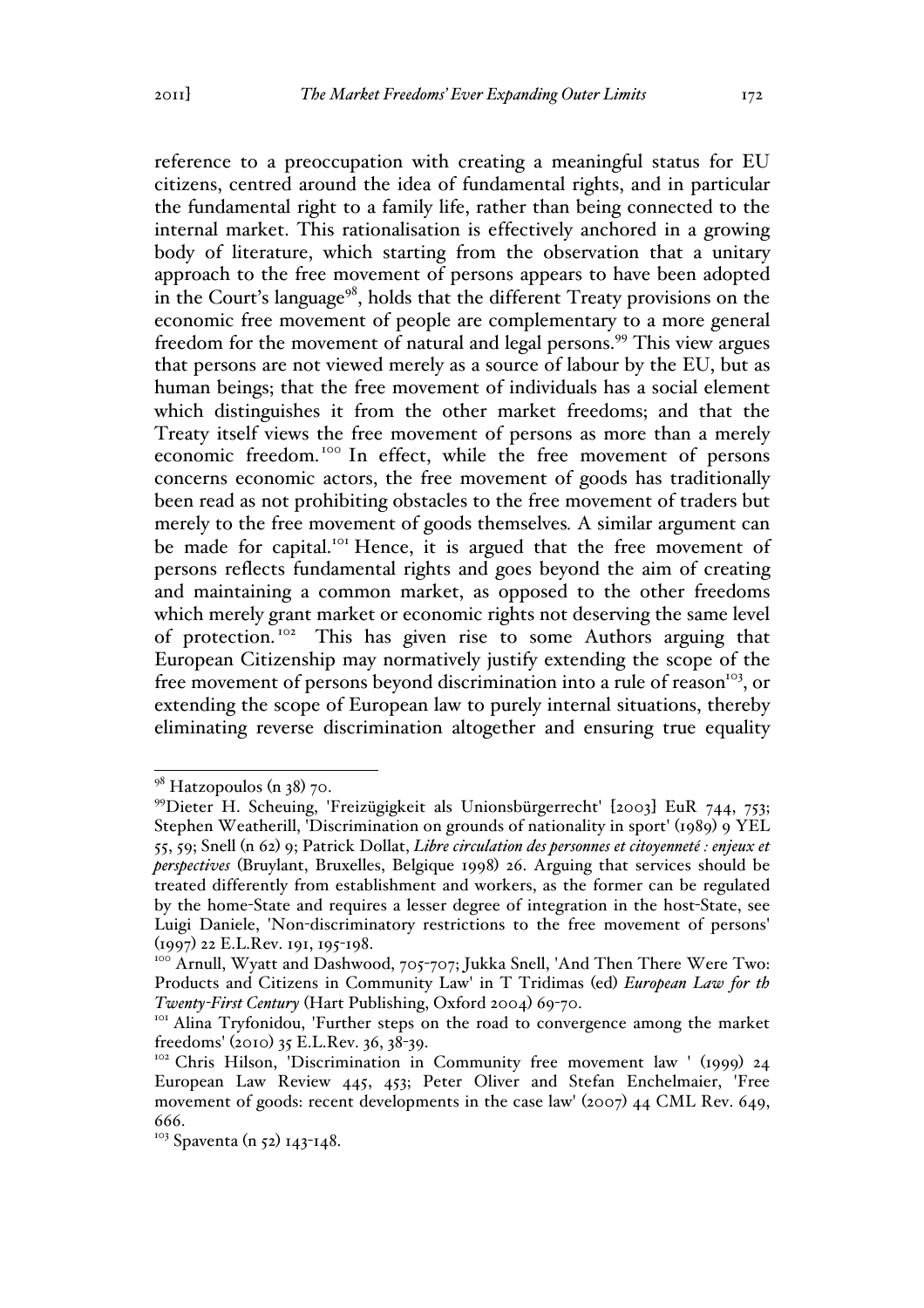between individuals through Union law<sup>104</sup>. It has also been argued that European Citizenship has had an impact on the case law on family reunification rights and even personal identity in what concerns names, with the Court reading the free movement provisions as protecting the human rights of any free moving EU citizen,<sup>105</sup> and some go as far as to argue for a transposition of solidarity from the national to the European  $level<sup>106</sup>$ .

If this is indeed the reason behind the developments in the case-law, it implies that the normative underpinning of the market freedoms ceases to be merely to protect the right to move for the purpose of taking up an economic activity, and that these freedoms now protect the rights of all economically active persons whose situation has a cross-border dimension. If so, the scope of the market freedoms may have moved on to cover the situations of all economically active Union citizens, provided that the situation involves a cross-border element and regardless of whether the restriction is related to the economic activity pursued.

This would be a major development in EU law; but apart from the absence of a properly theorised analysis of the balancing of the relevant normative concerns at play, there is also no consideration of the very serious institutional implications of such a turn, a characteristic shared by most of the academic literature, which is much more concerned with analysing these cases from a purely "substantive" perspective. But alongside the development of minimally coherent normative underpinnings for the caselaw, taking into account institutional considerations should be paramount. *Carpenter* exemplifies how decoupling the economic aim of the freedoms from their cross-border element leads to stretching the market freedoms to breaking point. As we have seen above, both the economic aim and the cross-border element are susceptible to being stretched: what an economic activity is can be contentious; what the relevant cross-border element is can be somewhat arbitrary. But the relaxation of the link between them has effectively lifted one of the major restrictions on the scope of the market freedoms. This expansionary effect on the market freedoms allows

<sup>&</sup>lt;sup>104</sup> Eleanor Spaventa, 'Seeing the wood despite the trees? On the scope of Union Citizenship and its constitutional effects' (2008) 45 CML Rev. 13, 36-39 for purely internal situation; 41 for indirect review.

 $105$  Ibid., 39-44. This can reflect the idea that the basic common values of European States lie in respect for human rights, which hence should be protected by the Court: see Advocate General Jacob's Opinion in Case C-168/91 *Konstantinidis* [1993] E.C.R. I-1191; Peter Neussl, 'European Citizenship and Human Rights: An Interactive European Concept' (1997) 24 LIEI 47.

<sup>&</sup>lt;sup>106</sup> Alexander Somek, 'Solidarity decomposed: being and time in European citizenship' (2007) 32 E.L.Rev. 787, 789.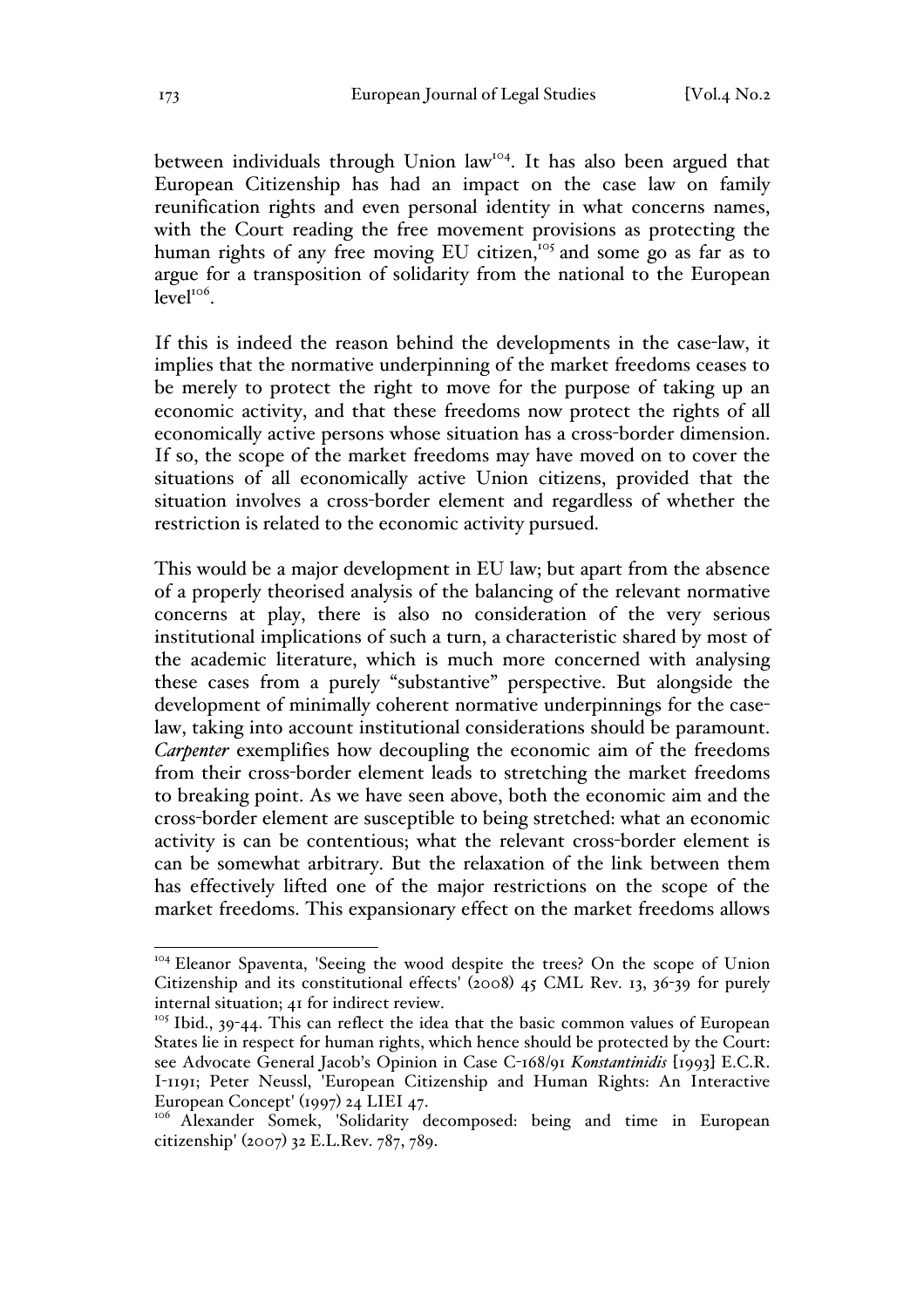litigants to use the Court to challenge Member-States' national measures which result from *prima facie* legitimate democratic processes. It means that the Court has decided to double-guess Member-States' decisions in areas outside the traditional scope of EU law without any consideration as to why it would be better suited to pursue such an assessment to begin with.

Normative claims defending this case-law on the basis of the development of European Citizenship and fundamental rights protection are, implicitly, calls for a greater role of courts and, eventually, the EU political process to the detriment of the Member-States' political processes. As above, institutional questions are dressed up in "substantive" normative clothes. But the normative claims themselves – that European Citizenship allows for the expansion of the market freedoms and the protection of fundamental rights at EU level should prevail over the mechanisms of protection at national level – only make sense in the current institutional setting of the EU. Again, like Siamese twins, "substantive" normative claims contain institutional elements and institutional arguments reflect "substantive" normative goals.

## IV.BETWEEN NORMATIVE FLUIDITY AND INSTITUTIONAL **CONSIDERATIONS**

All the methodological steps identified above – the cross-border element, the economic aim, and the relationship between them – have been subject to pressures due to mutations in their normative underpinnings. These mutations have gone hand-in-hand with evolutions in the European project, and particularly with non-economic developments, such as the appearance of concerns with reverse discrimination, the adoption and development of European Citizenship<sup>107</sup> and the increasing importance of protecting fundamental rights. This might be further justified in light of the recent amendments to the TEU, which further extends the scope of the Union beyond the economic realm and emphasises the protection of human rights (Art. 2 TEU), grants the Charter of Fundamental Rights the same legal value as the Treaties (Art. 6 TEU) and protects the equality of European citizens before the Union (Art. 9 TEU). But the developments

<sup>&</sup>lt;sup>107</sup> Of which the recent decision in *Zambrano* (n 13) arguably makes the purely internal situation doctrine irrelevant for at least some areas of European Citizenship – see Kay Hailbronner and Daniel Thym, '*Zambrano* Case Opinion' (2011) 48 CML Rev. 1253, Peter Van Elsuwege, 'Shifting the Boundaries? European Citizenship and the Scope of Application of EU Law' (2011) 38 LIEI 263, and Alicia Hinarejos, 'Extending citizenship and the scope of EU law' (2011) 70 C.L.J. 309. This may lead to potentially similar developments for the market freedoms, as a result of systemic arguments put forth by litigants before the courts.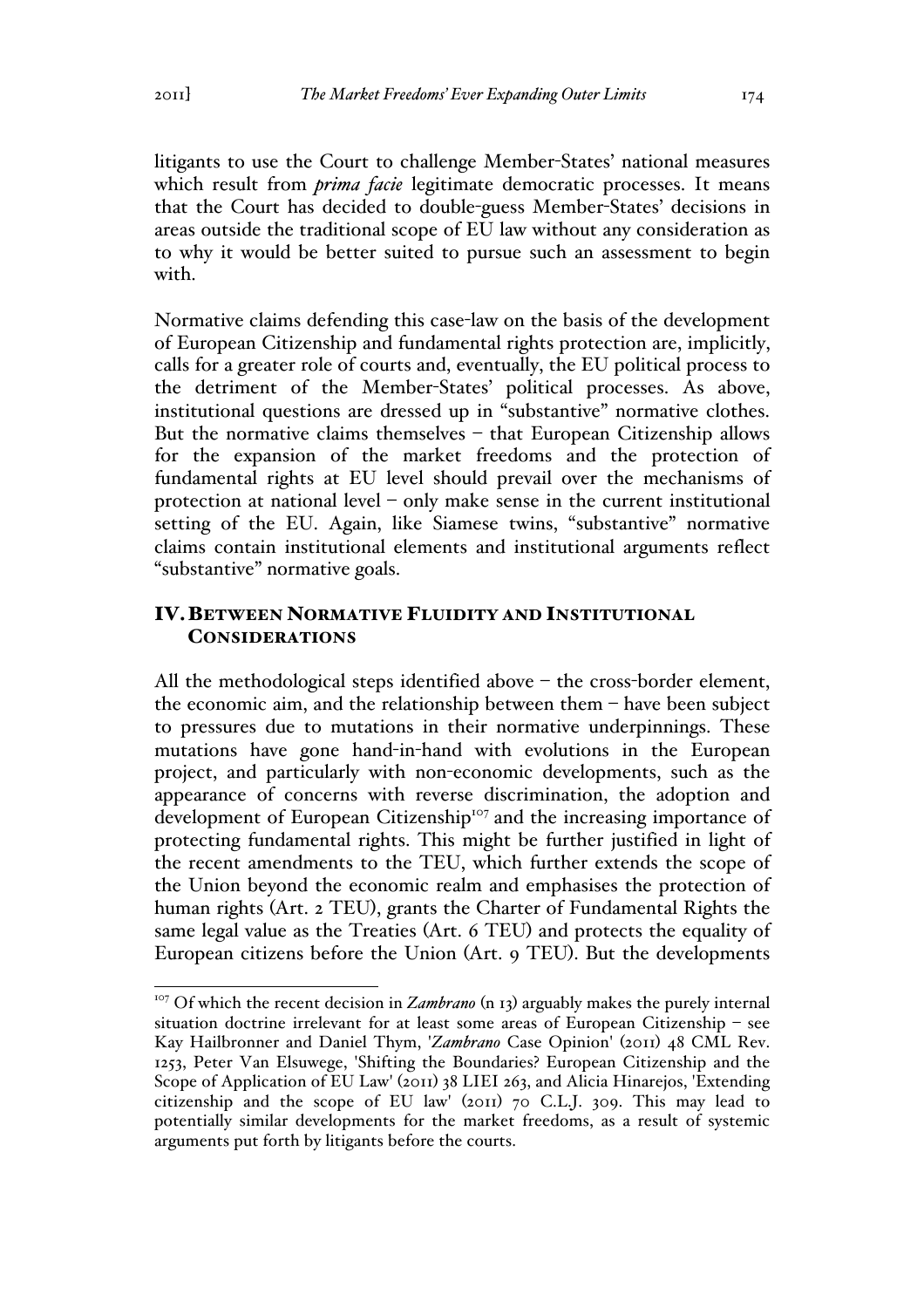in the case-law are also a result of how lightly theorised the normative assumptions underlying it were to begin with, thereby increasing the odds of the Court developing its case-law in a manner which goes beyond its initial underlying normative scope and continuously expanding the scope of the market freedoms as a result of pressures by self-interested litigants. This light theorisation enables new normative pressures to produce major effects, but also, and more importantly, to do so without any previous consideration of how old and new normative concerns should interact or to the consequences of the adoption of a given course.

Of particular concern, in this regard, is the Court's obliviousness to the institutional questions and consequences hidden beneath its case-law. In effect, one of the consequences of a measure falling within the scope of the market freedoms or European citizenship is that such a measure is now subject to review under EU law standards, including as to its adequacy under EU's fundamental rights' standards. As Advocate General Sharpston put it:

According to the Court's settled case-law, EU fundamental rights may be invoked when (but only when) the contested measure comes within the scope of application of EU law. All measures enacted by the institutions are therefore subject to scrutiny as to their compliance with EU fundamental rights. The same applies to acts of the Member States taken in the implementation of obligations under EU law or, more generally, that fall within the field of application of EU law. This aspect is obviously delicate, as it takes EU fundamental rights protection into the sphere of each Member State, where it coexists with the standards of fundamental rights protection enshrined in domestic law or in the ECHR.<sup>108</sup>

To grasp the importance of appropriately delimiting the scope of the market freedoms, one need only think of the consequences of a person buying a book from another State via Amazon, or having enjoyed a holiday in another Member-State 15 years ago, or even watching a foreign television channel in his home State: could she/he claim a Union protection of her/his fundamental rights in a case similar to that of Mr Carpenter on the grounds that she/he was once part to an economic relationship with a cross-border element?<sup>109</sup> At present, we are all potential recipients of services within the meaning of Article 56 TFEU (ex-Art. 49 TEC); does it effectively suffice that someone had once benefited from a market freedom to forever benefit of all the rights which might arise from

<sup>&</sup>lt;sup>108</sup> Opinion in *Zambrano* (n 13) para. 156.

<sup>109</sup> A point already raised by R Lane and N Nic Shuibhne, '*Angonese* Case Note' (2000) 37 CML Rev. 1237, 1242.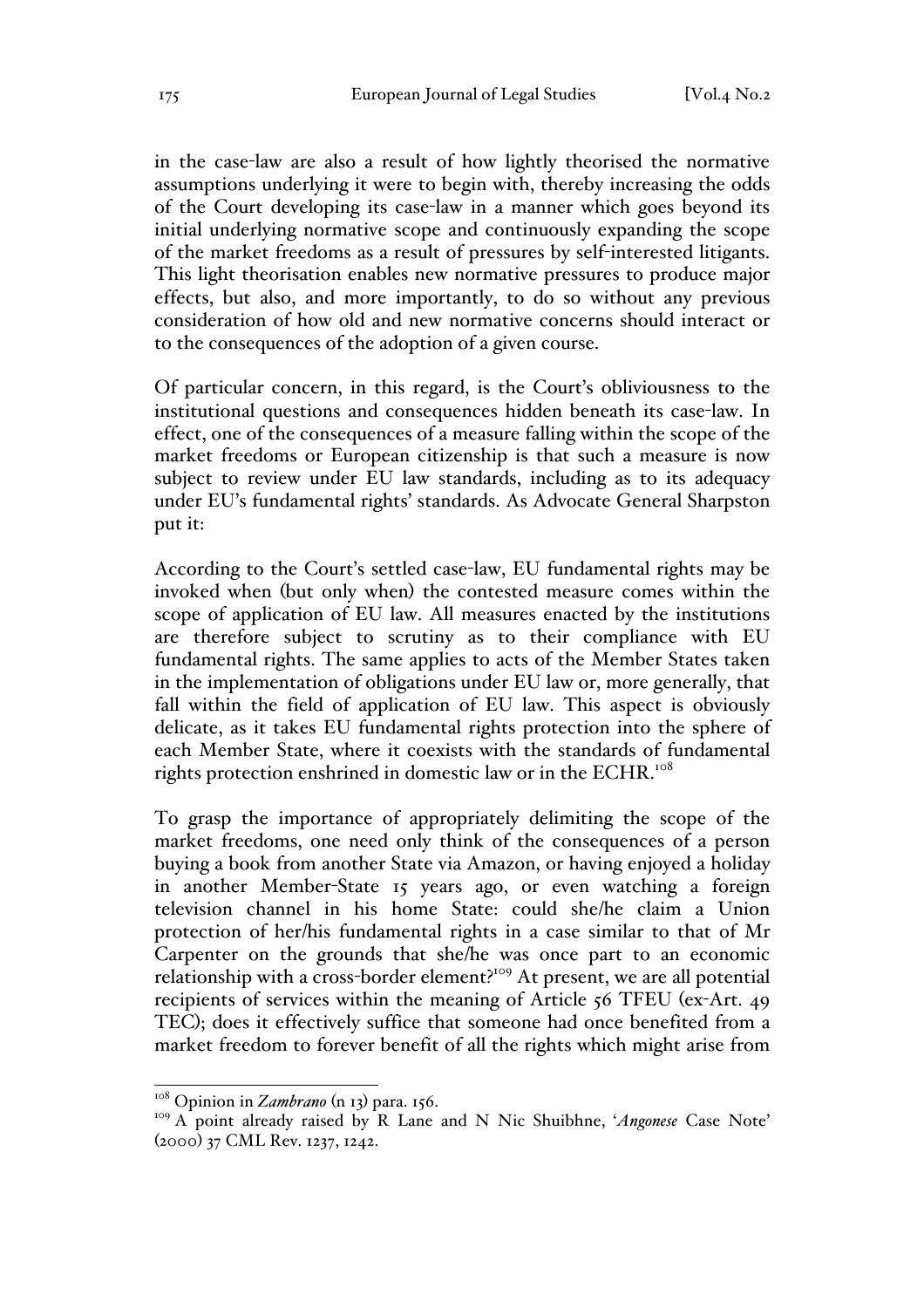EU law, regardless of the existence of a relationship between that law and the situation at hand? If no limits were established, the EU's protection of fundamental rights would no longer be incidental and subsidiary. National balancing of fundamental rights would be replaced by EU value-choices whenever a situation fell within the EU's limited scope of competences as a result of the primacy of EU law: the EU could end up monopolising the protection of fundamental rights in Europe.

The consequences of this are mainly institutional, as the protection of human rights is a characteristic of all Member-States and there is already a European Court on Human Rights. Even from a substantive perspective, the results of this case-law are mainly the replacement of one fundamental rights' balancing – that of the Member-State – for another – the CJEU's. It is, in effect, a question of comparative institutional choice. Simultaneously, the Court may well expect to find itself before cases brought by agents trying to maximise the opening that the Court has granted them in *Carpenter* and related cases. Even if these developments had been merely kick-started by accident, as a result of work pressure or lack of communication between different chambers, path dependence and lock-in are still bound to kick in. And the lack of proper reasoning in the case-law and continuous under-theorisation of its normative underpinnings will make life easier for such agents, making the law ever more incoherent and normatively at drift. The Court would eventually likely be faced with a question it probably did not envision, and in all likelihood actively hopes to avoid<sup>110</sup>: does it have the conditions and the will to become the court of last resort for all measures adopted by any public body within the EU potentially affecting fundamental rights? Questions of capability, ability and legitimacy of the Court – all of them ultimately institutional questions – would finally have to come to the forefront of the discussion.

In short, it should be recognised that the Court's case-law is a result of the interaction between different, and sometimes conflicting, normative goals – European integration, the removal of obstacles to free movement, the protection of areas of Member-State autonomy, the defence of fundamental rights - mediated through the existent institutional setting. Decisions about the scope of the free movement provisions of necessity imply assessments of comparative institutional choice – through direct effect, free movement rules re-allocate Member-State competences to the EU, and place areas which were under the exclusive remit of the EU's

<sup>&</sup>lt;sup>110</sup> As the *Guimont* (n 29) case law points out, the Court is aware of its limitations, actively delegating on national courts the task to deal with reverse discrimination. On the other hand, as the recent Lisbon decision by the German Constitutional Court indicates, national courts themselves may react against this case-law by the Court, leading to a situation of serious institutional conflict.